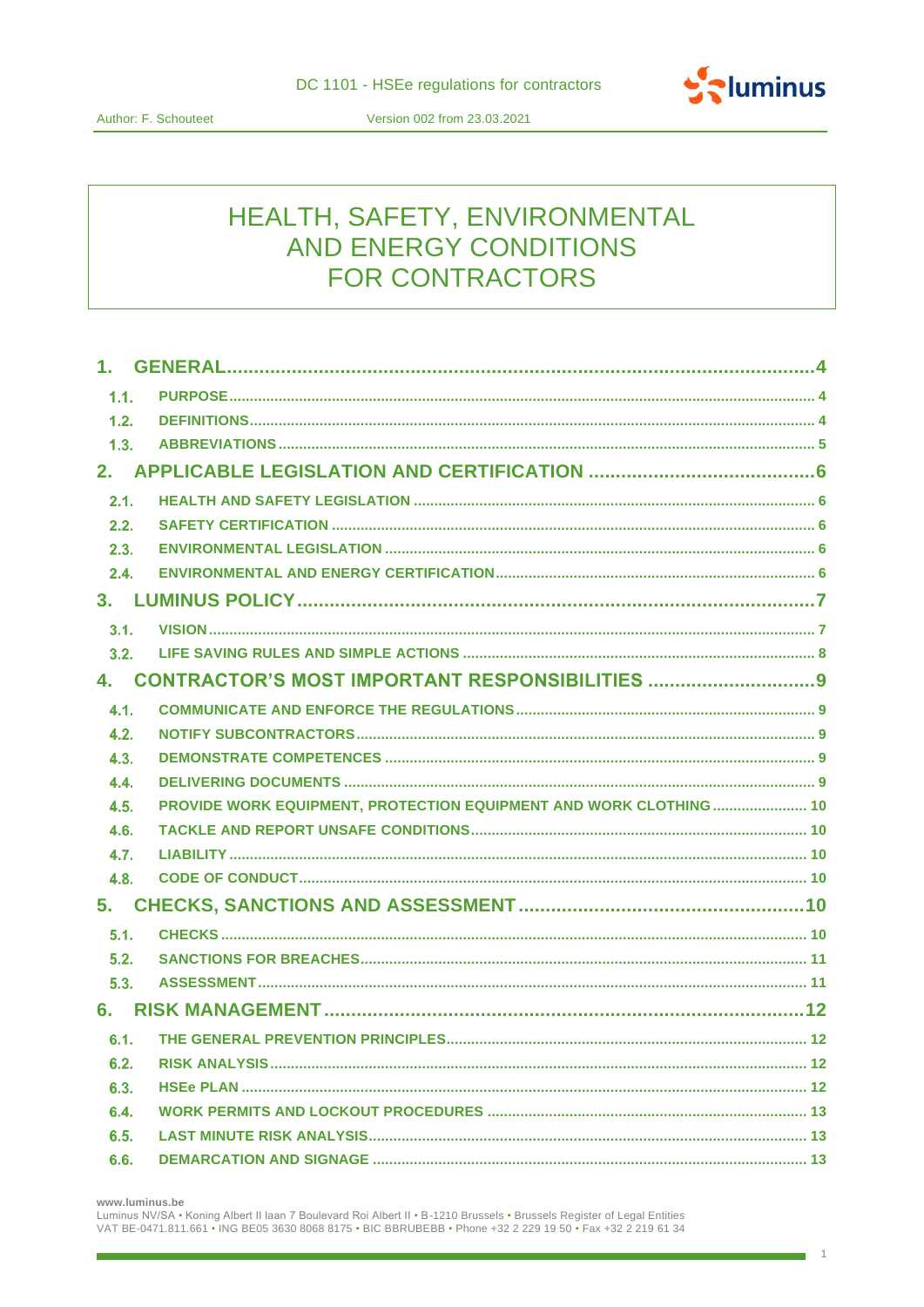

| 7.1.  |                                                                               |  |
|-------|-------------------------------------------------------------------------------|--|
| 7.2.  |                                                                               |  |
| 7.3.  |                                                                               |  |
| 7.4.  |                                                                               |  |
| 7.5.  |                                                                               |  |
| 7.6.  |                                                                               |  |
| 7.7.  |                                                                               |  |
| 8.    |                                                                               |  |
| 8.1.  | WORK THAT INVOLVES FIRE RISKS OR IN A ZONE WITH AN EXPLOSIVE ATMOSPHERE 16    |  |
| 8.2.  |                                                                               |  |
| 8.3.  |                                                                               |  |
| 8.4.  |                                                                               |  |
| 8.5.  |                                                                               |  |
| 8.6.  |                                                                               |  |
| 8.7.  |                                                                               |  |
| 8.8.  |                                                                               |  |
| 8.9.  |                                                                               |  |
| 8.10. |                                                                               |  |
| 8.11. |                                                                               |  |
| 8.12. |                                                                               |  |
| 9.    |                                                                               |  |
| 9.1.  |                                                                               |  |
| 9.2.  |                                                                               |  |
|       | 10. WORK EQUIPMENT, PROTECTIVE EQUIPMENT AND WORK CLOTHING 22                 |  |
| 10.1. |                                                                               |  |
| 10.2. |                                                                               |  |
| 10.3. |                                                                               |  |
|       |                                                                               |  |
|       |                                                                               |  |
|       |                                                                               |  |
| 12.1. |                                                                               |  |
| 12.2. |                                                                               |  |
| 12.3. |                                                                               |  |
|       |                                                                               |  |
| 13.1. |                                                                               |  |
| 13.2. |                                                                               |  |
| 13.3. |                                                                               |  |
| 13.4. | FIRE EXTINGUISHING SYSTEMS, FIRE DETECTION SYSTEMS AND EMERGENCY LIGHTING  25 |  |

www.luminus.be

Luminus NV/SA · Koning Albert II laan 7 Boulevard Roi Albert II · B-1210 Brussels · Brussels Register of Legal Entities VAT BE-0471.811.661 • ING BE05 3630 8068 8175 • BIC BBRUBEBB • Phone +32 2 229 19 50 • Fax +32 2 219 61 34

٦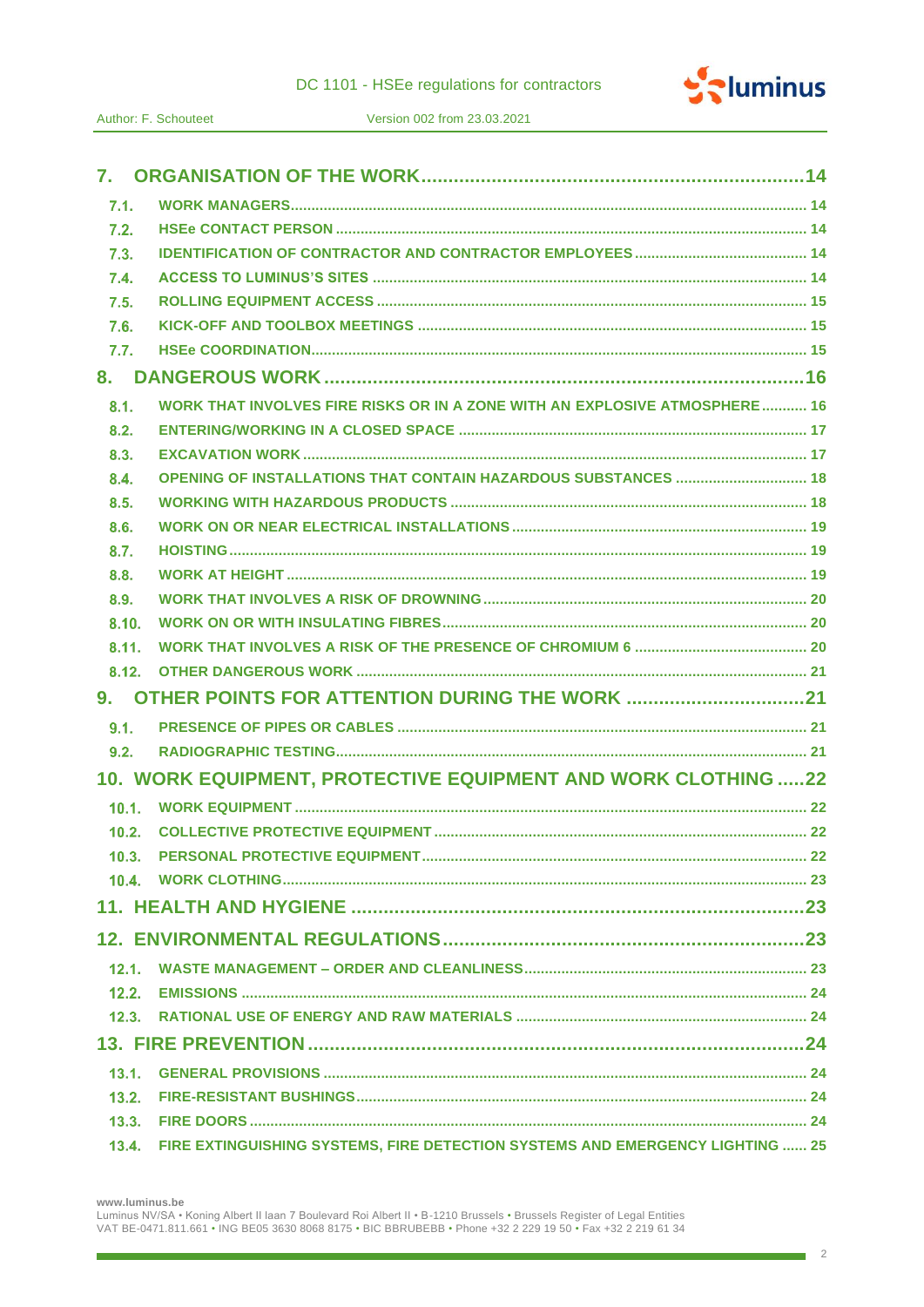|  |  |  | DC 1101 - HSEe regulations for contractors |  |  |  |
|--|--|--|--------------------------------------------|--|--|--|
|--|--|--|--------------------------------------------|--|--|--|



| 14.4. |  |
|-------|--|
|       |  |
| 14.6. |  |
|       |  |
|       |  |
|       |  |
|       |  |
|       |  |
|       |  |

÷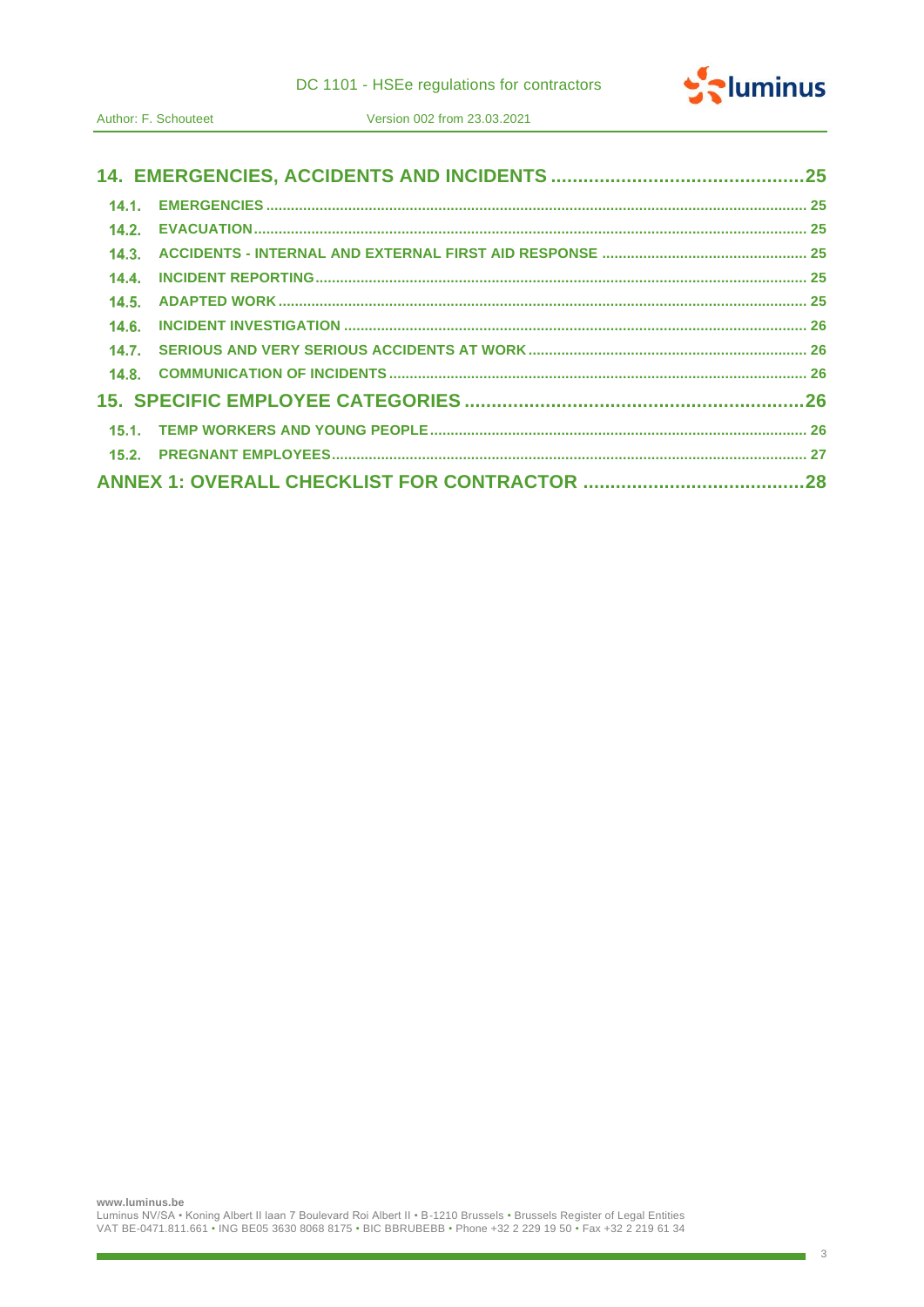

# **1. GENERAL**

# **1.1. PURPOSE**

Luminus is committed to protecting the environment, rational energy use, a safe working environment and protecting the health and safety of its employees and those of its contractors. We believe that good work in these areas requires Luminus and its contractors to make a joint effort and share the responsibility.

This document concerns work and services that are carried out at Luminus's request or on its behalf. It forms a supplement to the General Terms of Purchasing and/or the purchase order.

This document contains the HSEe requirements that Luminus maintains for all contractors and subcontractors working for Luminus. The rules described in this document apply in addition to the rules imposed by law and specify how Luminus interprets those legal rules. This documnent should therefore not be understood as a single, allencompassing set of rules for contractors or subcontractors.

The contractor has a duty to pass on all necessary information to its employees and to any subcontractors, so that the work, supplies and services carried out for Luminus by contractors, subcontractors and their employees can take place in safe conditions in compliance with these requirements.

Each contractor and subcontractor acknowledges that it has taken note of the rules and requirements contained in this document, represents that it fully agrees with the contents thereof, and undertakes to comply with it fully. In the event of non-compliance, penalties may be imposed or the contractor may be excluded from performing work for Luminus, as described in all contractual documents.

# **1.2. DEFINITIONS**

# **Contractor**

A person or organisation that performs work for Luminus under terms and conditions laid down in an agreement. This means third-party businesses and self-employed persons as described in the Welfare Law of 4 August 1996. For the purpose of these regulations, persons or organisations that supply goods are not regarded as contractors, but as suppliers. Of course, a supplier may also be a contractor if it performs work in addition to supplying goods.

De woorden aannemer en contractor worden in dit document door elkaar gebruikt maar hebben dezelfde definitie.

#### **Subcontractor**

A person or organisation that signs an agreement with Luminus's (main) contractor to perform some or all of the obligations under the agreement between the (main) contractor and Luminus. Subcontractors must also comply with all the obligations under this present document.

# High-risk activities

Luminus regards the following work activities as high-risk:

- Work involving fire risks
- Working in zones with (potentially) explosive gases
- Working in (or entering) confined spaces
- **Excavation work**
- Opening installations that contain hazardous substances
- Working with hazardous products
- Working in or near electrical installations
- Lifting activities
- Working at heights without collective fall protection
- Working that involves a risk of drowning
- Working on or with insulating fibres
- Working that involves a risk to buildings, installations and equipment
- Working where there is a risk of exposure to hexavalent chromium (chromium VI, for instance in gas turbines)
- All other work with a risk level of 1 or 2 (according to the Luminus risk matrix)

**www.luminus.be**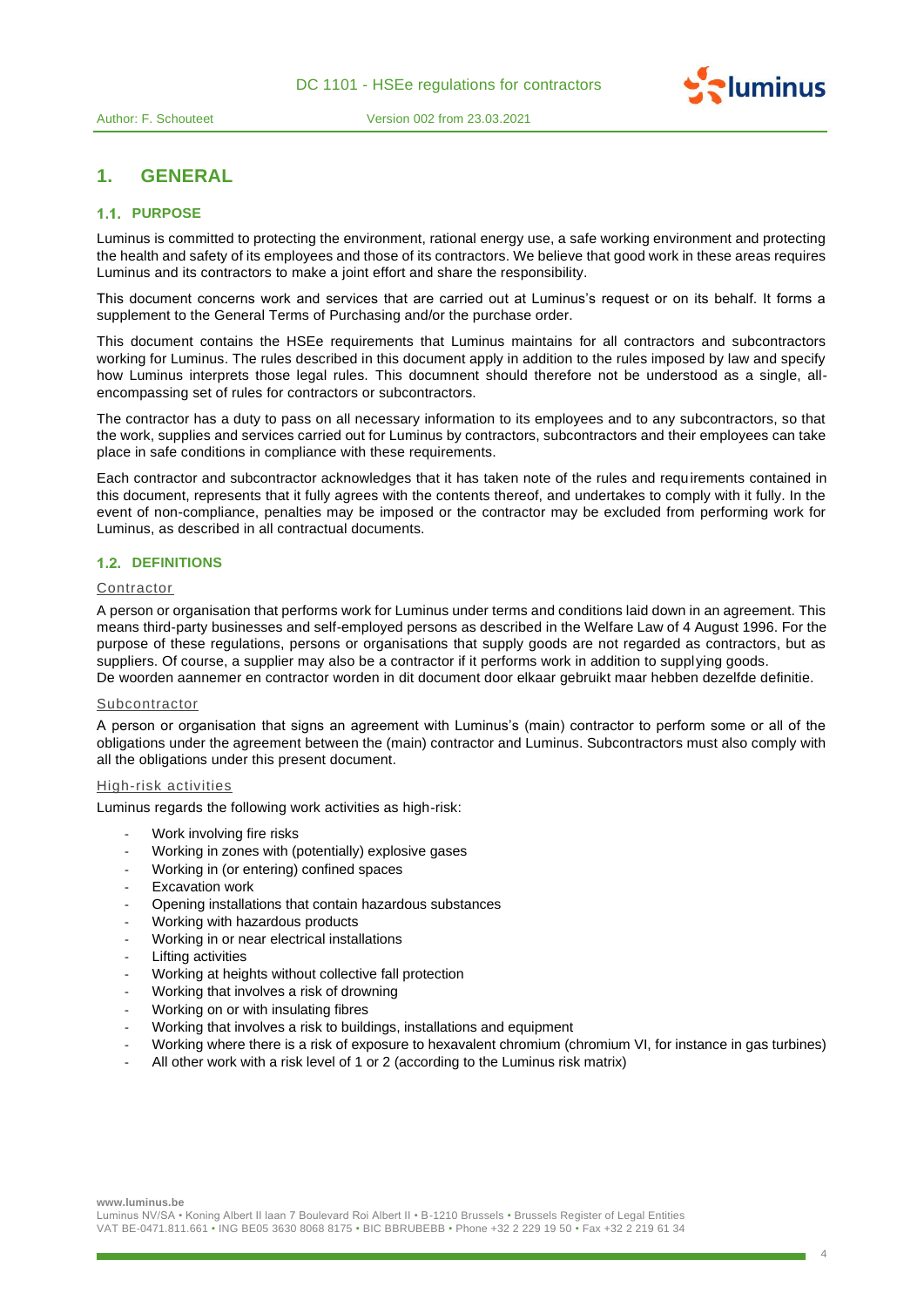



#### Work equipment

All machinery, apparatus, tools and installations used at the work site.

#### BA4 – knowledgeable person

A person who is either sufficiently trained in the electrical risks inherent in the assigned work, or who is under the constant supervision of a person with BA5 status in order to keep the electrical risks to a minimum.

#### BA5 – professional person

A person who is able to assess the electrical risks associated with the assigned work on the basis of knowledge acquired through training or experience and who can set the measures required in order to eliminate the risks or keep them to a minimum.

# Incident

Incident means:

- any significant incident: an emergency, a fatal accident, an occupational accident with time off work, an occupational accident with adapted work, or an environmental incident with catastrophic or very serious consequences;
- any event with a high potential risk, i.e. an event with potentially catastrophic or very serious consequences and whose likelihood of occurrence is probable, real or possible;
- any near-accident: a sudden event which by sheer chance did not cause an accident involving bodily injury or damage to property, but which would have caused such an accident if the circumstances had been slightly different;
- any other incident with risk level 1, 2, 3, 4 or 5 according to the Luminus risk matrix.

#### **Emergency**

For us, an emergency means: any sudden situation that may cause harm to people, installations, equipment and/or work organisation and which demands urgent intervention, e.g. fire, explosion, a sudden life-threatening situation, etc.

#### **1.3. ABBREVIATIONS**

- HSE Health, Safety, Environment and Energy = Veiligheid, Gezondheid, Milieu en energie
- HSEe Health, Safety, Environment and Energy
- CPE Collective Protection Equipment
- PPE Personal Protection Equipment
- ISPPW Internal Service for Prevention and Protection at Work
- PRWS Person Responsible for Work Supervision
- PEEPO People, Equipment, Environment, Product and Organisation
- GREI General Regulation on Electrical Installations
- EDTC External Department for Technical Control in the workplace
- LMRA Last Minute Risk Analysis
- LOTO Lock Out Tag Out is a safety procedure to ensure that machines are properly shut off during maintenance or repair work.
- VOC Volatile Organic Compound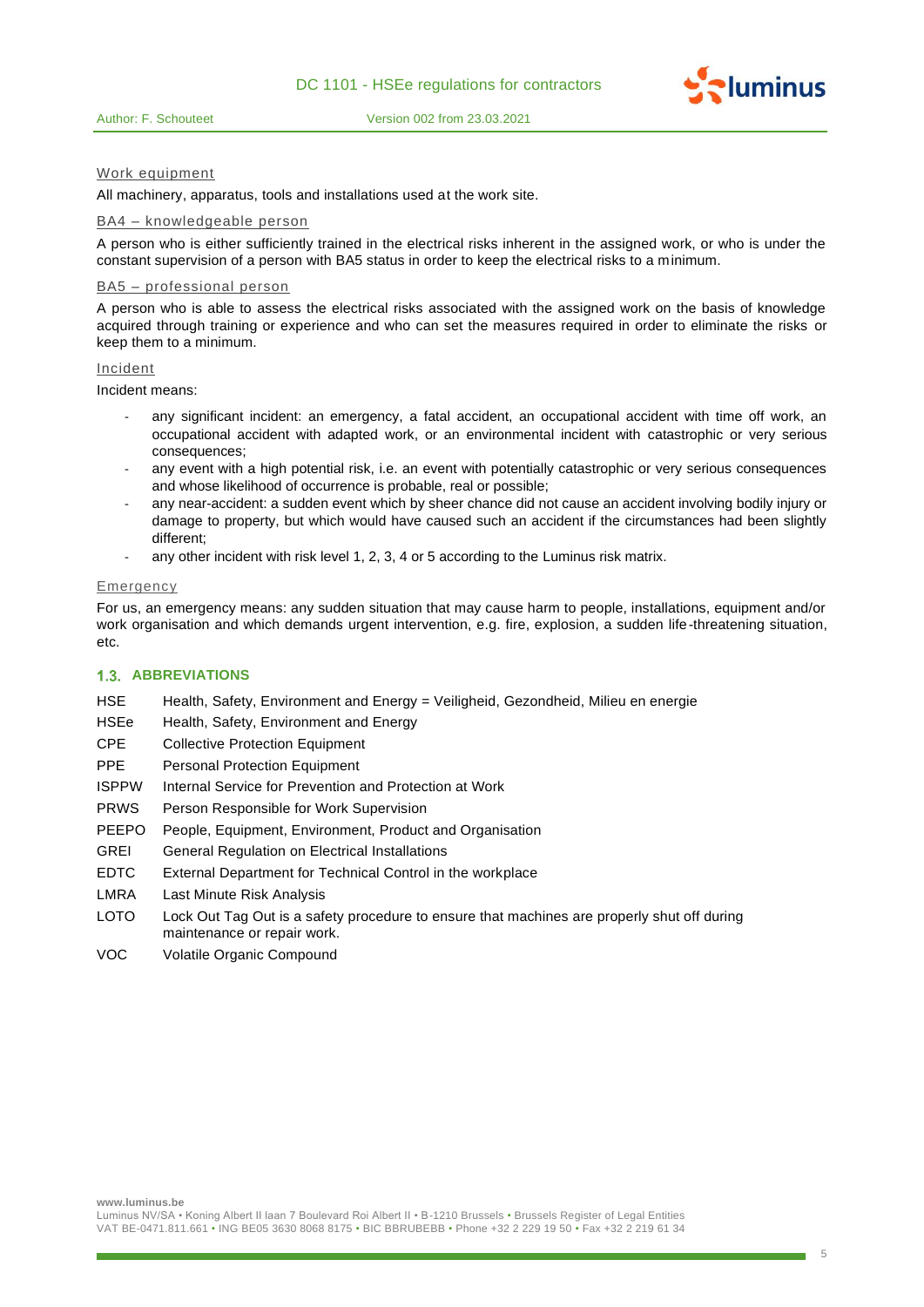





# **2. APPLICABLE LEGISLATION AND CERTIFICATION**

# **2.1. HEALTH AND SAFETY LEGISLATION**

All valid legal provisions on health and safety apply. These include, but are not limited to:

- The Law of 4 August 1996 on the welfare of employees in the performance of their work and its implementing decrees (the 'Welfare Law');
- The Welfare at Work Code:
- The General Regulation on Protection at Work (the 'ARAB' or 'RGPT');
- The General Regulation on Electrical Installations (the 'AREI' or 'RGIE');
- The Royal Decree of 25 January 2001, as amended by the Royal Decree of 19 January 2005, on temporary and mobile construction sites.

The specific safety regulations applicable to Luminus in relation to the performance of certain types of work by a contractor or the use of specific tools must also be complied with.

# **2.2. SAFETY CERTIFICATION**

Luminus expects its contractors to work in a safe and healthy manner and that these matters are incorporated into its operating processes. These principles form an increasingly important aspect in the selection and evaluation of potential contractors.

Luminus imposes the following rules on contractors who perform high-risk activities<sup>1</sup>. We also expect our contractors to impose the same requirement on their subcontractors.

- From 2021, it is mandatory for all external employees carrying out high-risk work at Luminus to have received a personal certificated safety training (VCA or similar<sup>2</sup>).
- From 2022, Luminus requires contractors carrying high-risk work to have a safety certification (VCA or similar<sup>2</sup>) at company level.

Non-compliance with this rule will lead to exclusion from consideration for any tender.

# **ENVIRONMENTAL LEGISLATION**

In Belgium, environmental law requirements vary between the Regions (Walloon Region, Flemish Region, Brussels Region):

- VLAREM (on environmental permits), VLAREMA (on materials and waste products), VLAREBO (on soil decontamination) and VLAREL (on the accreditation of EIR experts) in the Flemish Region;
- The Code de l'Environnement in the Walloon Region;
- The environmental legislation of the Brussels Capital Region.

Contractors must comply with all relevant legal provision regarding the environment for the Region in which they are required to perform their work. They must also comply with the applicable European regulations.

### **ENVIRONMENTAL AND ENERGY CERTIFICATION**

Luminus also expects its contractors to work in an environmentally friendly and energy-efficient way, and that these matters are incorporated into its operating processes.

Luminus therefore prefers to select contractors (and subcontractors) who have a certified environmental management system (ISO 14001 or similar). The use of an energy management system (ISO 50001 or similar) is an additional advantage.

**www.luminus.be**

<sup>&</sup>lt;sup>1</sup> See 1.2. Definitions.

<sup>2</sup> Examples of other accepted safety certifications: ISO 45001, MASE – Manuel d'Amélioration Sécurité des Entreprises, SCC - Sicherheits Certifikat Contraktoren, SCL – Safety Culture Ladder, 'Safety pasport' of individual trainings, 'Global Wind Organisation' training, …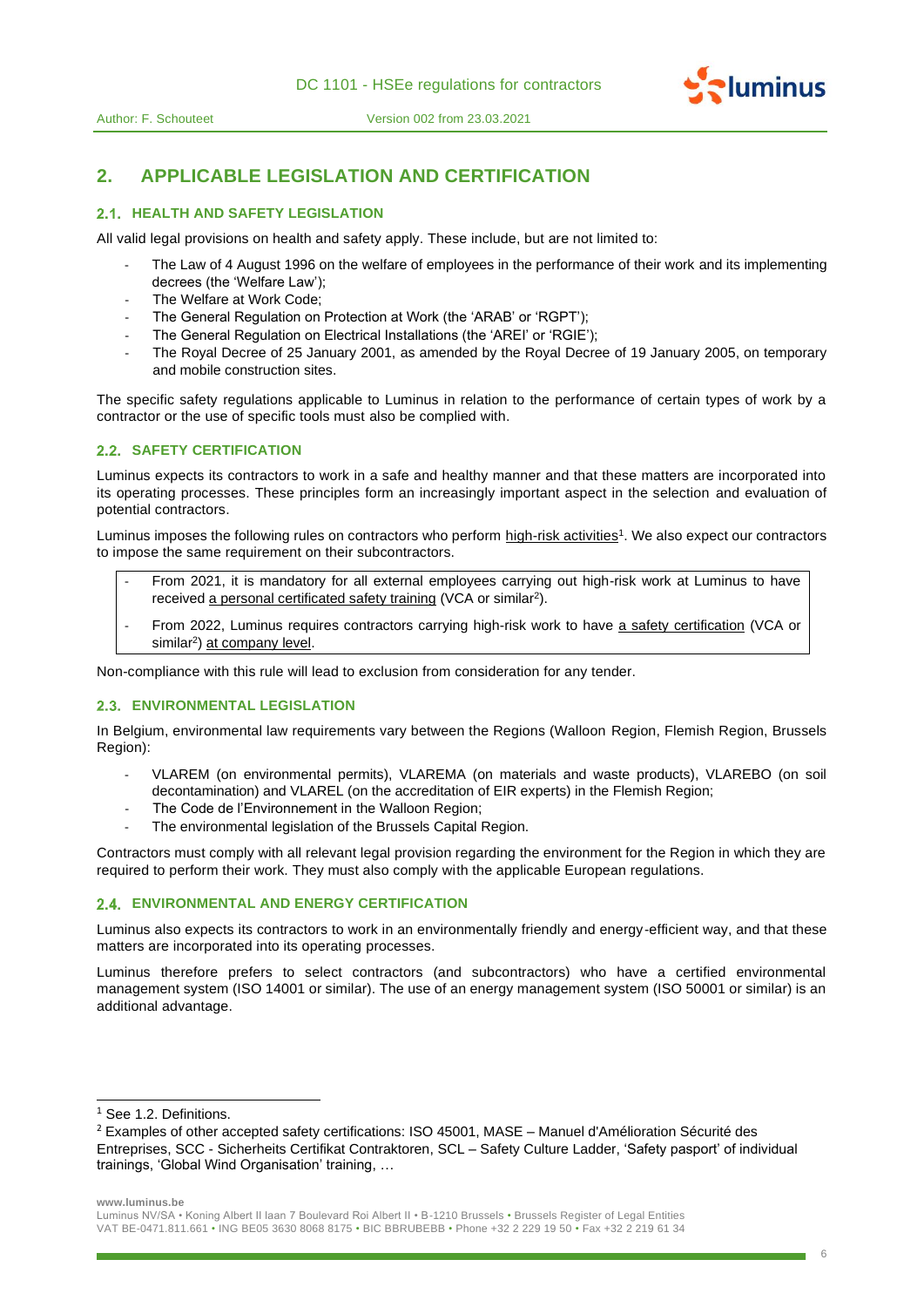

# **3. LUMINUS POLICY**

# **3.1. VISION**



#### **ALL TOGETHER FOR ZERO HARM**

- We ensure a safe work environment and each other's well-being.
- All employees, both Luminus employees and those of contractors, must observe all safety and environmental regulations, instructions and procedures.
- We manage energy sustainably and limit our impact on the environment. We help customers and encourage suppliers and contractors to join us in the fight against climate change.
- We believe that all accidents, injuries, environmental harm and psychosocial incidents are preventable."0 accidents" is not a dream, "0 accidents" is a choice.

# **RESPONSIBLE BEHAVIOUR**

- Managers and employees assume their responsibility, set the example and inspire each other in the areas of safety, healthy lifestyle, well-being, environmental care and energy management.
- Only safe work is good work. We assess the risks and take appropriate action to reduce them to an acceptable level. We deal with unsafe situations.
- We foster a "just and fair" culture and promote constructive, transparent and positive collaboration.

# **SUSTAINABLE OPERATIONAL EXCELLENCE**

- We strive for operational excellence and sustainable performance in the areas of health, safety and environment by continuously improving our processes, work environment, facilities, and energy management.
- We comply with legal requirements and abide by the standards of the EDF Group.

Grégoire Daller

More information on this policy can be found on our intranet and on luminus.be

DC 0130 EN - Version December 2019



**www.luminus.be**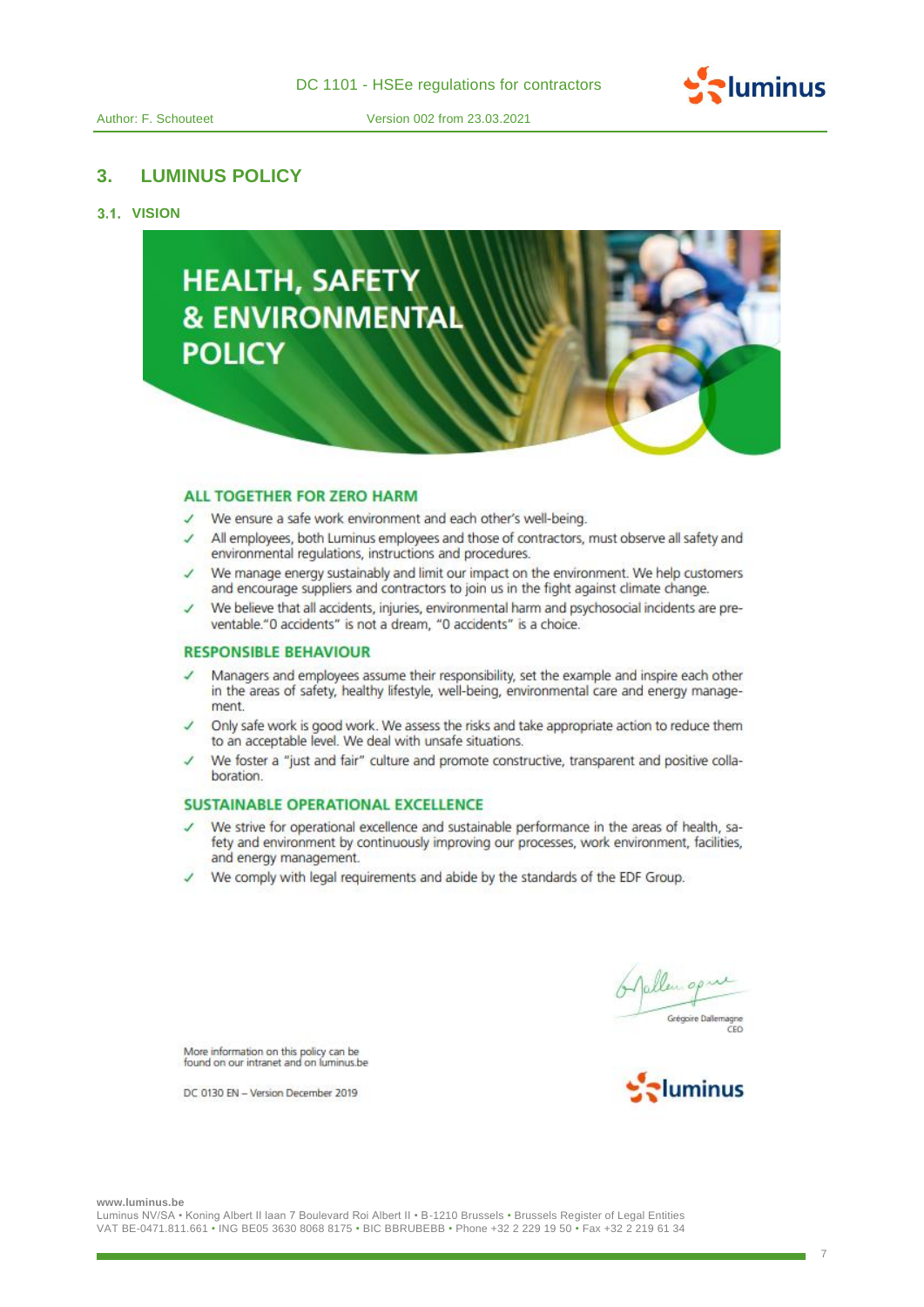#### **3.2. LIFE SAVING RULES AND SIMPLE ACTIONS**

Luminus has 10 Life Saving Rules and 5 Simple Actions which clearly and simply lay down the dos and don'ts regarding work that involves the biggest safety risks. It is extremely important that these rules are followed, so that everyone's safety can be guaranteed.

# **Life Saving Rules**



I never work or drive under the influence of alcohol or drugs



I always wear my seat belt and respect speed limits



I never use a mobile phone while driving



I always maintain a safe distance from moving equipment



 $\sim$ luminus

I never walk or stand under a suspended load



I only work on potentially energized equipment if energy sources are isolated



I always use the specified protective equipment when I perform live work



I always protect myself against falling from height and protect others from falling objects



I always obtain authorization. atmosphere control and supervision before entering a confined space



I always wear a life jacket when working near water in the absence of collective protection

# **Simple Actions**



We always address unsafe behaviors



We always attend work fit for duty



We always look where we are going to avoid slips, trips and falls



We always hold the hand rail on stairs



We always keep our workplace tidy and free from obstructions

**www.luminus.be**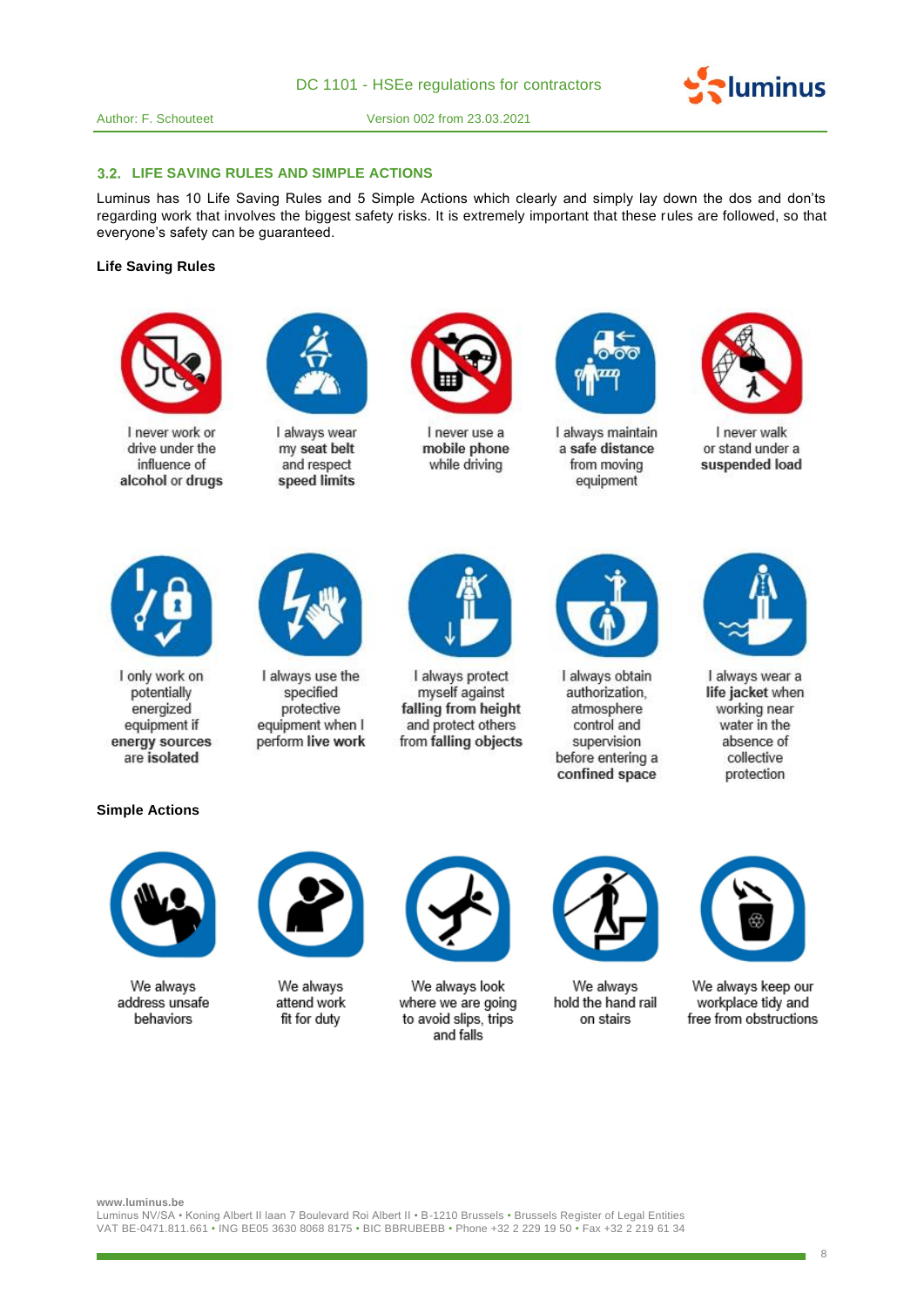



# **4. CONTRACTOR'S MOST IMPORTANT RESPONSIBILITIES**

### **COMMUNICATE AND ENFORCE THE REGULATIONS**

Contractors are responsible for health and safety, the environment and energy in relation to the work assigned to them. Contractors have direction and authority over their own personnel and over their subcontractors. They must take all necessary measures in this regard. Contractors must require their employees to comply with the health, safety, environment and energy regulations included in this basic document, and must contractually require compliance with them from their suppliers. Contractors warrant that their employees will comply with the regulations and that their subcontractors in turn will obligate their employees to comply with them.

To ensure that instructions are properly understandable, at least one person in every group of employees must be competent in the official language (Dutch or French) of the region in which the work is performed. This person must also speak the language of the other persons in the group.

Contractors are responsible for ensuring that Luminus's instructions are translated into the language of their employees.

#### **4.2. NOTIFY SUBCONTRACTORS**

The main contractor must always notify in writing Luminus in advance (preferably during the tendering phase, or at the latest before coming on site) of the list of (potential) subcontractors, their subcontracting level relative to the main contractor and the description of the part of works they will take over.

The contractor is only allowed to work with subcontractors that have been formally approved by Luminus.

#### **4.3. DEMONSTRATE COMPETENCES**

Contractors warrant that personnel working in and around Luminus installations and facilities will possess all the skills (training, certificates and experience) required for the performance of the tasks assigned to them and that they have passed the necessary medical suitability tests. Contractors must obligate any subcontractors to obtain the skills level that is necessary and sufficient for the performance of their tasks.

They must be able to provide certificates of competence for the skills below.

Working in or near electrical installations

All external employees who perform work in the vicinity of Luminus electrical installations must as a minimum possess a BA4 ('knowledgeable person') competence certificate. They may only carry out work inside electrical installations if they are supervised and accompanied by a BA5-qualified Luminus employee. An exception may be made for employees of the contractor who can present a BA5 competence certificate.

Performance of a safety function

External employees who perform a 'safety function' must be able to show, by presenting a valid certificate of competence, that they are fully trained and therefore possess the requisite knowledge. This concerns functions that involve the use or control of work equipment that poses a potential danger to the health and safety of others, such as: operating a forklift or an elevated work platform, loading, operating a crane, acting as a flange fitter, performing safety duty for confined spaces, working with independent respiratory protection and measuring and detecting hazardous substances.

The contractor will provide Luminus with the certificates of the required competences and Luminus will verify that the employees of the contractors and any subcontractors have these documents with them.

If the required skills, certificates and attestations are not provided, Luminus may deny entry to its facility to the employees concerned, or remove them or their employers from the facility until such time as the formalities are satisfactorily fulfilled.

# **4.4. DELIVERING DOCUMENTS**

All documents that the contractor provides to Luminus must be written in the language (s) of the language area where the work is to be performed; the French language area, the Dutch language area, the bilingual area of Brussels-Capital or the German language area.

This includes a risk analysis of the work to be performed, training or competence certificates, inspection reports of work equipment and protective equipment, safety information of products and materials used, lifting plans, etc.

Luminus NV/SA • Koning Albert II laan 7 Boulevard Roi Albert II • B-1210 Brussels • Brussels Register of Legal Entities VAT BE-0471.811.661 • ING BE05 3630 8068 8175 • BIC BBRUBEBB • Phone +32 2 229 19 50 • Fax +32 2 219 61 34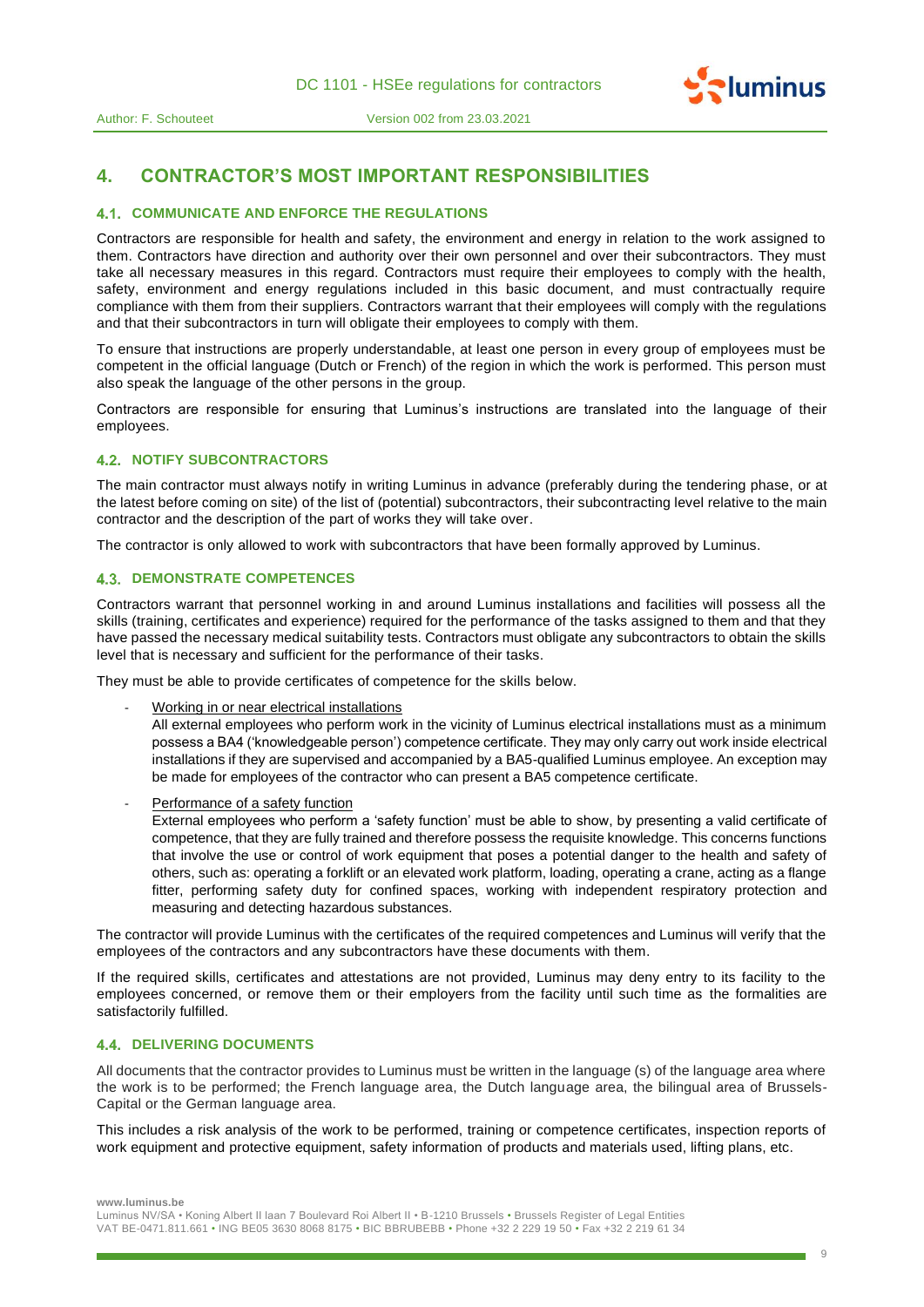

The contractor can always use the handy checklist drawn up by Luminus in Appendix 1 of this document.

### **PROVIDE WORK EQUIPMENT, PROTECTION EQUIPMENT AND WORK CLOTHING**

Contractors must guarantee that their employees have suitable work equipment, collective protection equipment (CPE) and personal protection equipment (PPE) and that it is in good condition, and they must further guarantee that they will use this equipment in compliance with the legal and local requirements, the supplier's guidelines and the contractor's risk analyses. This also applies to any subcontractors.

Contractors must always be able to provide the requested information (e.g. a list of all tools, equipment, apparatus and materials that they will use, up-to-date inspection reports, features of specific machines, protection equipment) when requested to do so by Luminus or by a party nominated by Luminus. Luminus has the right to perform checks on activities, prohibit the use of unsafe material, tools and/or working methods and stop the relevant work until such time as the risk situation in relation to health, safety or the environment has been eliminated.

Contractors shall provide the requisite work clothing to their personnel. Such clothing must comply with the Luminus standard: it must be fire-resistant and antistatic and always have long sleeves and trouser legs. The work clothing must also be of a high-visibility type on sites where a lot of vehicles or equipment are in motion and when working on public roads. The firm for which the employees work must be clearly visible, either by way of a logo on the work clothing or by way of a sticker on the safety helmet.

# **TACKLE AND REPORT UNSAFE CONDITIONS**

The contractor must immediately inform Luminus, and any other contractors in the vicinity, of dangerous situations or actions.

If the contractor is unable to perform its assignment in safe conditions, it must stop work immediately. The contractor shall verbally inform Luminus, as principal, hereof immediately and confirm it in writing within 24 hours.

The contractor or its subcontractors have no right to compensation for the costs they incur if they are responsible for the fact that the unsafe condition arose. They also have no right to any compensation for the services that they must provide in order to remedy the unsafe situation.

Where possible, the contractor must fence off and/or mark off any hazardous situation on the site and report it to the responsible person at Luminus.

#### **4.7. LIABILITY**

Contractors are liable for all damage caused by their personnel and their subcontractors, irrespective of the applicable liability provisions agreed between the contractor and Luminus. They must bear the associated costs and hold Luminus harmless against all claims made by third parties in this regard. Contractors shall take out the necessary insurance to cover this liability.

# **4.8. CODE OF CONDUCT**

Luminus does not accept behavior that could hurt another person, both physically and psychologically. It is absolutely forbidden to engage in any act of discrimination, violence, harassment, sexual harassment or any other transgressive behavior in the performance of the work.

# **5. CHECKS, SANCTIONS AND ASSESSMENT**

# 5.1. CHECKS

It is the contractor's responsibility to ensure that his employees comply with applicable welfare and environmental legislation, standards and regulations. He must be able to prove that his supervisors are sufficiently present on the site to check and guarantee safety (eg by means of a report of a safety tour). If compliance with the SHE rules fails, Luminus can force the contractor to provide additional supervision by supervisors.

Luminus, for its part, has the option of checking the activities of the contractor and any subcontractors for compliance with the applicable legislation, standards and regulations. This does not relieve the contractor of its obligations. The following checks are programmed or possible:

**www.luminus.be**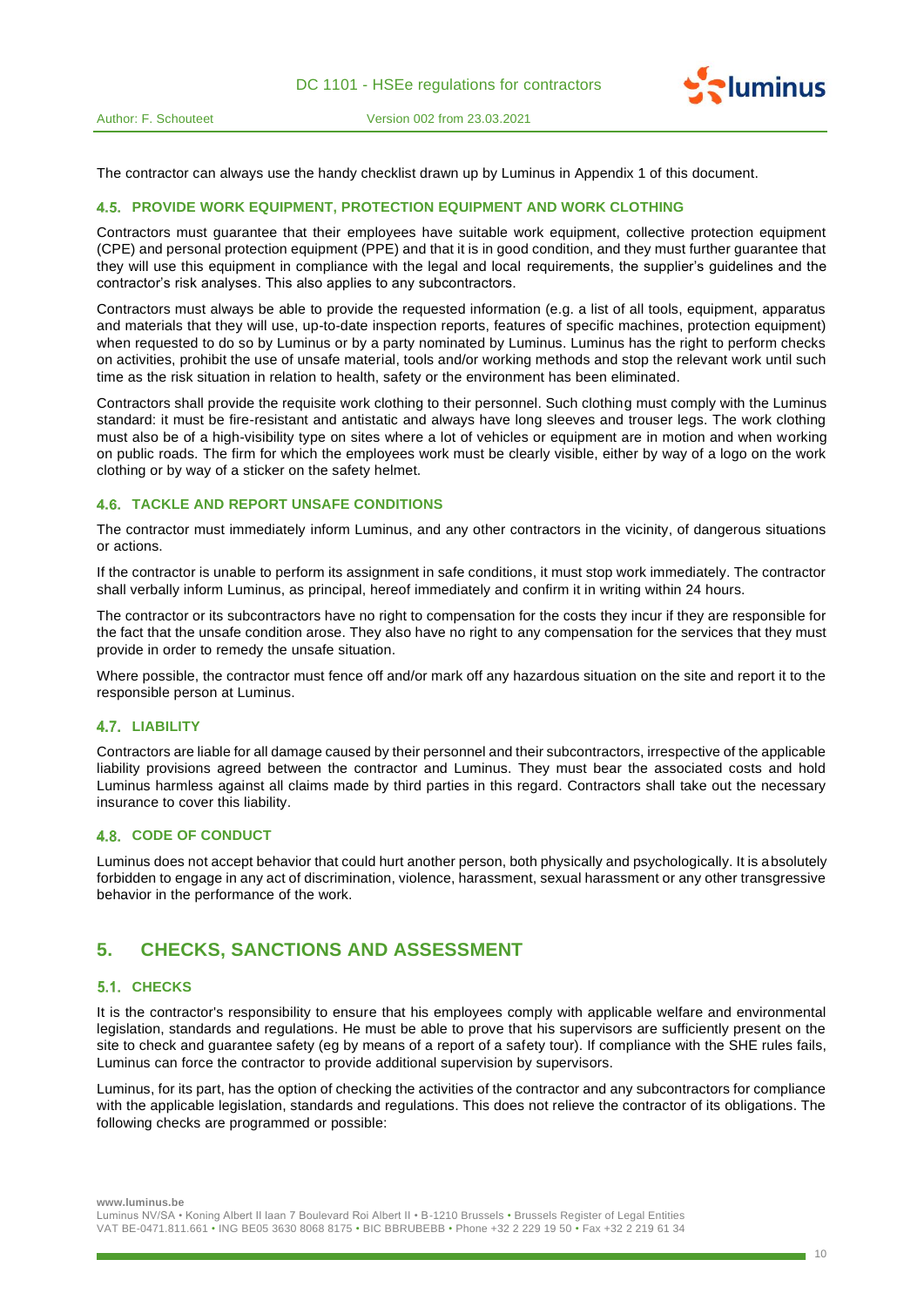

- Tours of the HSE service or the safety coordinator.
- Inspections by different departments of the client.
- Government inspections are possible.

Any supervision by an employee of Luminus is in principle limited to the performance of the contract and does not entail any transfer of authority or responsibility for the parties.

It is the contractor's duty to immediately implement Luminus' comments and to communicate the actions taken to the parties involved. The guidelines and advice that Luminus provides to the contractor on the application of HSE regulations cannot in any way relieve the contractors of their responsibility. In that respect, the contractor declines any right to assert any recourse against Luminus or to hold Luminus jointly responsible for this, unless the contractor can sufficiently prove that the guidelines and advice of Luminus on the application of the regulations regarding the work, manifest were not correct.

Luminus can organize HSE meetings and / or HSE audits involving employees of the contractor. Upon request, the contractor will make these activities possible and provide unlimited access to persons and information. The contractor will enable his employees to participate in these activities.

If the contractor makes use of subcontractors, he must also contractually impose these HSE regulations on his subcontractors. Luminus always reserves the right to verify this. If the contractor does not take the required measures with regard to its subcontractors who are in default, Luminus can take these itself at the expense of the contractor.

# **5.2. SANCTIONS FOR BREACHES**

If breaches are identified, Luminus reserves the right to impose penalties, which may range from a written warning to the contractor to permanent exclusion from Luminus sites.

|                                                            | <b>MAJOR</b><br><b>MINOR</b><br>breach<br>breach<br>(risk level 3, 4 or 5)<br>(risk level 1 or 2) |           |           |           |           |              |
|------------------------------------------------------------|---------------------------------------------------------------------------------------------------|-----------|-----------|-----------|-----------|--------------|
| Breach $\rightarrow$                                       | 1st                                                                                               | 2nd       | 3rd       | 1st       | 2nd       | 3rd          |
| Penalties $\mathbf{l}$                                     |                                                                                                   |           |           |           |           |              |
| 1. Verbal warning.                                         |                                                                                                   |           |           |           |           |              |
| 2a. Repeat HSEe introductory training.                     |                                                                                                   |           |           |           |           |              |
| 2b. Stop work and organize toolbox meeting on the subject. |                                                                                                   | $\bullet$ |           | $\bullet$ |           |              |
| 3a. Access to Luminus sites temporarily withdrawn.         |                                                                                                   |           |           |           |           | Vot possible |
| Reintegration is possible.                                 |                                                                                                   |           |           |           |           |              |
| 3b. Access to Luminus sites permanently withdrawn.         |                                                                                                   |           |           |           |           |              |
| Reintegration is not possible (blacklisted).               |                                                                                                   |           |           |           |           |              |
| 4. Written notice to the contractor.                       |                                                                                                   |           | $\bullet$ | C         | $\bullet$ |              |
| 5. Investigation report and action plan by contractor.     |                                                                                                   |           | $\bullet$ |           | $\bullet$ |              |
| 6. Breach is noted on the contractor's file.               |                                                                                                   |           | O         |           | $\bullet$ |              |

Where major environmental infringements are committed, Luminus also reserves the right to charge a financial penalty and deduct it from the contractor's bill. This financial penalty shall not release the contractor from its liability for clean-up costs for pollution that results from the contractor's infringement.

#### **5.3. ASSESSMENT**

After the works, contractors are assessed by Luminus on their HSE performance and any breaches during the works. These evaluations and any current or historical sanctions play a role in the selection of contractors for a subsequent assignment at Luminus.

**www.luminus.be**

**Pluminus**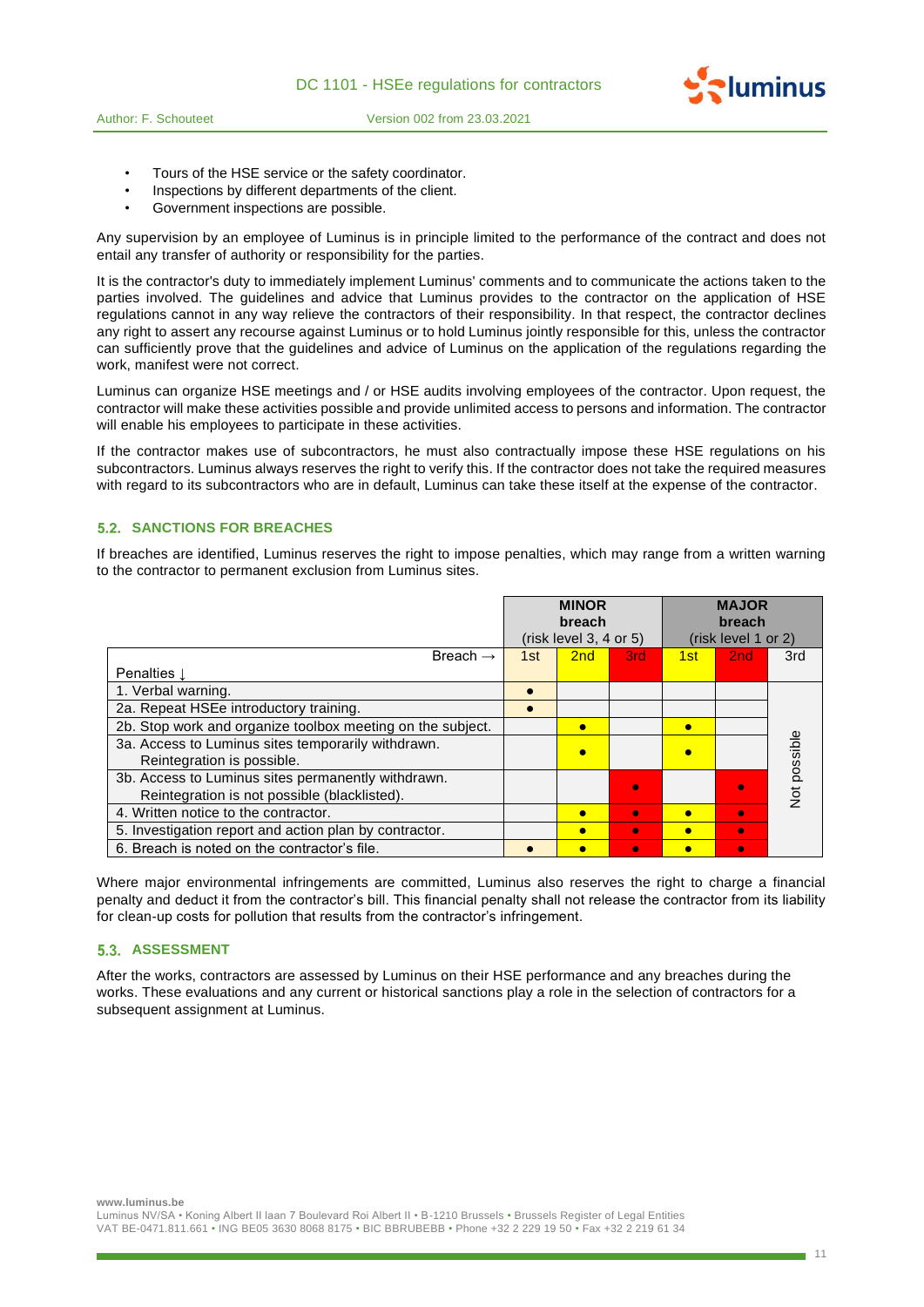

# **6. RISK MANAGEMENT**

The contractor is responsible for the organization of the safety, health, environmental and energy aspects related to his activities in order to carry out his work in complete safety with respect for the environment and energy conservation and in accordance with all legal requirements and all safety rules including these.

Therefore, each contractor will:

- Prepare and carry out the works according to the principles of the prevention hierarchy (see 6.1).
- Perform a specific risk analysis of his activities, taking into account the local conditions (6.2).
- If necessary, draw up a VGMe plan and submit it to Luminus for approval (6.3).
- Only carry out the works after obtaining a valid work permit from Luminus (6.4) and perform an LMRA (6.5).
- Install the necessary demarcation and signage of the work zone.

# **6.1. THE GENERAL PREVENTION PRINCIPLES**

Article 5 of the Welfare Act describes how risks should be handled by taking into account the general principles of prevention ("prevention hierarchy").

It is the legal duty of all parties involved to analyze all risks and take appropriate prevention measures according to the hierarchy of general prevention principles. This means that measures to be taken must always be chosen according to the hierarchy below:

- 1. Eliminating the risk;
- 2. Reduction of the risk;
- 3. Collective protection;
- 4. Personal protection;
- 5. Signage.

In addition, it is required to document the application of this principle.

# **RISK ANALYSIS**

In order to perform the assignment correctly, contractors shall familiarise themselves with the specific working conditions and the risks pertaining to assignment to be performed, as well as the specific hazards of the installations at Luminus. He shall also familiarise himself with the suitable protection and prevention measures and the safety signs in use.

Luminus provides assistance in this regard by providing a form (FO 0302) in which the specific hazards and risks in relation to the planned work and the affected installations are summarised. This document sets out the preventive measures required to limit the risks.

In order to perform the assignment correctly, the contractor shall, where necessary, carry out preliminarily on-site inspections at the facility where the assignment is to be carried out in order to obtain an understanding of the working conditions, so that it can take all necessary health, safety and environmental measures on the basis of its own risk analysis.

The contractor must enter the result of its risk analysis in the form (FO 0302) referred to above, or alternatively attach a form of its own. The contractor must send back a first version of the completed and signed form to Luminus before the assignment is awarded. The final version must be in Luminus's possession before work commences.

# **HSEe PLAN**

In certain cases, and in any case if the KB Temporary or Mobile Construction Sites is applicable (construction of wind turbines, etc.), a risk analysis alone will not suffice and a full HSEe plan must be drawn up.

The contractor must formally notify the health, safety and environmental and energy measures it has taken to Luminus via its HSEe plan and do so at least two weeks before work commences. The HSEe plan shall only contain information that is applicable to the work in question and the relevant activities.

All documents that the contractor submits to Luminus must be written in the language of the region in which the work is carried out (Dutch or French) or in English.

**www.luminus.be**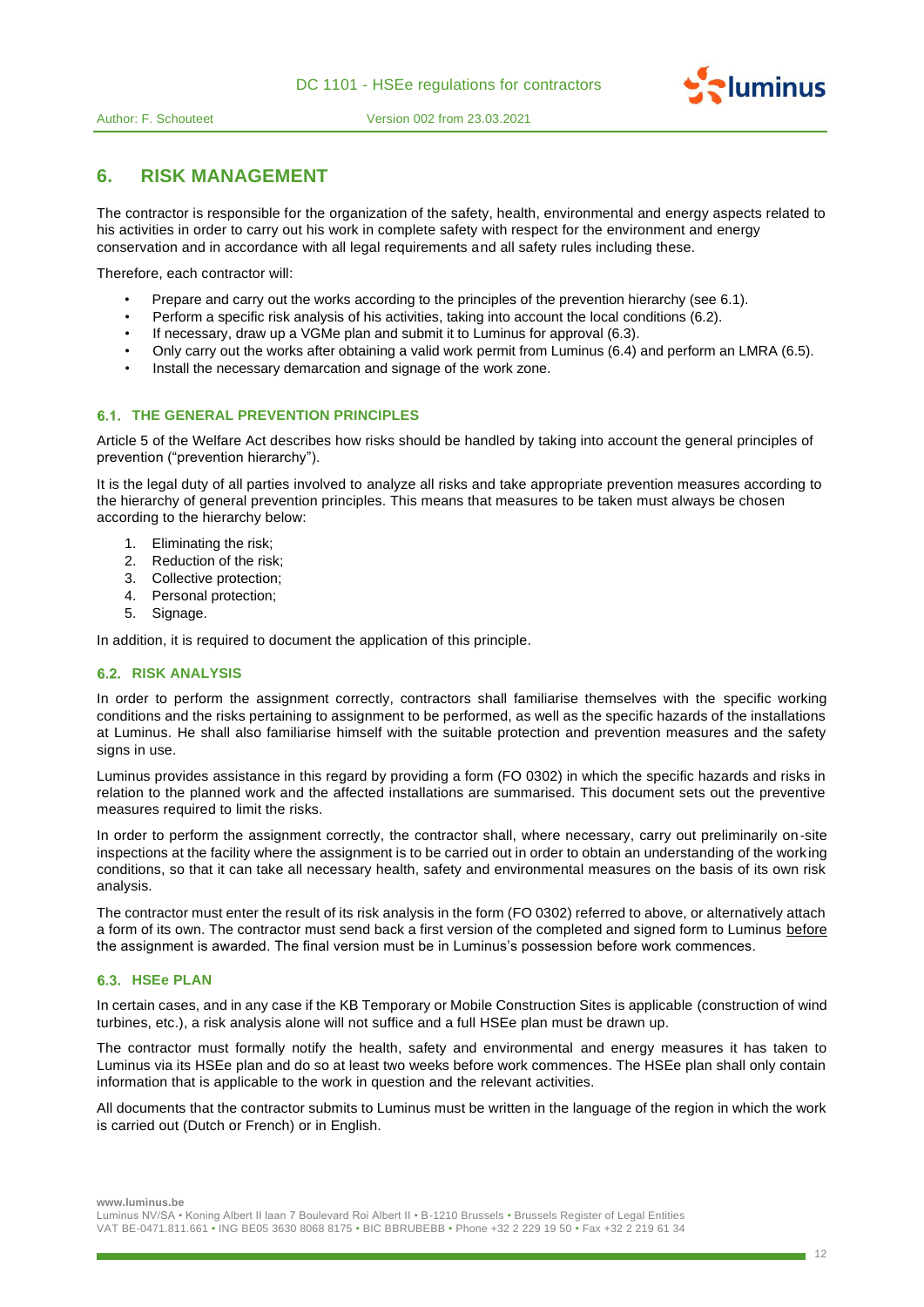



In some cases (such as larger sites with multiple contractors), Luminus itself shall also draw up an HSEe plan, with which all contractors (and subcontractors) will then be obliged to comply. Each contractor is obliged to pass on the information from this plan to all relevant employees.

In the event of a conflict, the Luminus HSEe plan shall always prevail. The HSEe plan drawn up by the contractor may not conflict with the terms of the Luminus HSEe plan. After Luminus has assessed the contractor's HSEe plan, the contractor may be required to adjust its plan on the basis of Luminus's findings.

# **WORK PERMITS AND LOCKOUT PROCEDURES**

Work permits and lockout procedures apply on-site and Contractors always require a permit for all work (both dangerous and non-dangerous).

Work may only start if the main contractor's supervisor has received a work permit from Luminus's PRWS and after an explanation about the required control measures and the internal rules about the organisation of the work or jobs. The work permit is based on a prior evaluation of the specific risks of the installations/facilities and the work to be done and lists the control measures that must be taken to ensure that the existing risks are of an acceptable level.

When receiving the work permit, the contractor must always perform a risk analysis of the actual situation.

It is strictly prohibited to operate installation components, unless explicit written permission was given.

#### **6.5. LAST MINUTE RISK ANALYSIS**

Employees who arrive at a (work) area must be aware of the hazards and risks. Performing an LMRA prior to the work fosters an awareness of all the safety risks involved. The employee must also check whether sufficient control measures were taken to avoid accidents. Employees can check whether the work can be carried out safely for example.

We require every employee to have an LMRA card with him (either from his own employer, or the LMRA card that the employee received from Luminus). He must use it every time he enters the site or a new workplace or resumes work after an interruption.

#### **6.6. DEMARCATION AND SIGNAGE**

*Demarcation*

- The demarcation that was installed by or for Luminus may not be modified under any circumstances.
- The contractor is obliged to  $-$  and responsible for  $-$  installing the necessary demarcation as part of its activities. The contractor must take Luminus's procedures in account for this.
- The demarcated space may only be accessed after authorisation by the supervisor.

*Signage*

- Signage must be used as a wordless form of communication. Signage may never be used as protective equipment, unlike railings. Signage must be placed within a radius of at least two metres of the start of the risk.
- A contractor may not secure the workplace in such a way that Luminus no longer has access to it.
- Contractors must hang a card on the signage tape or chain stating the name of the contractor who placed it there and the nature of the risk in the secured zone.
- Plastic chains must be used in open air as plastic tape is not weatherproof.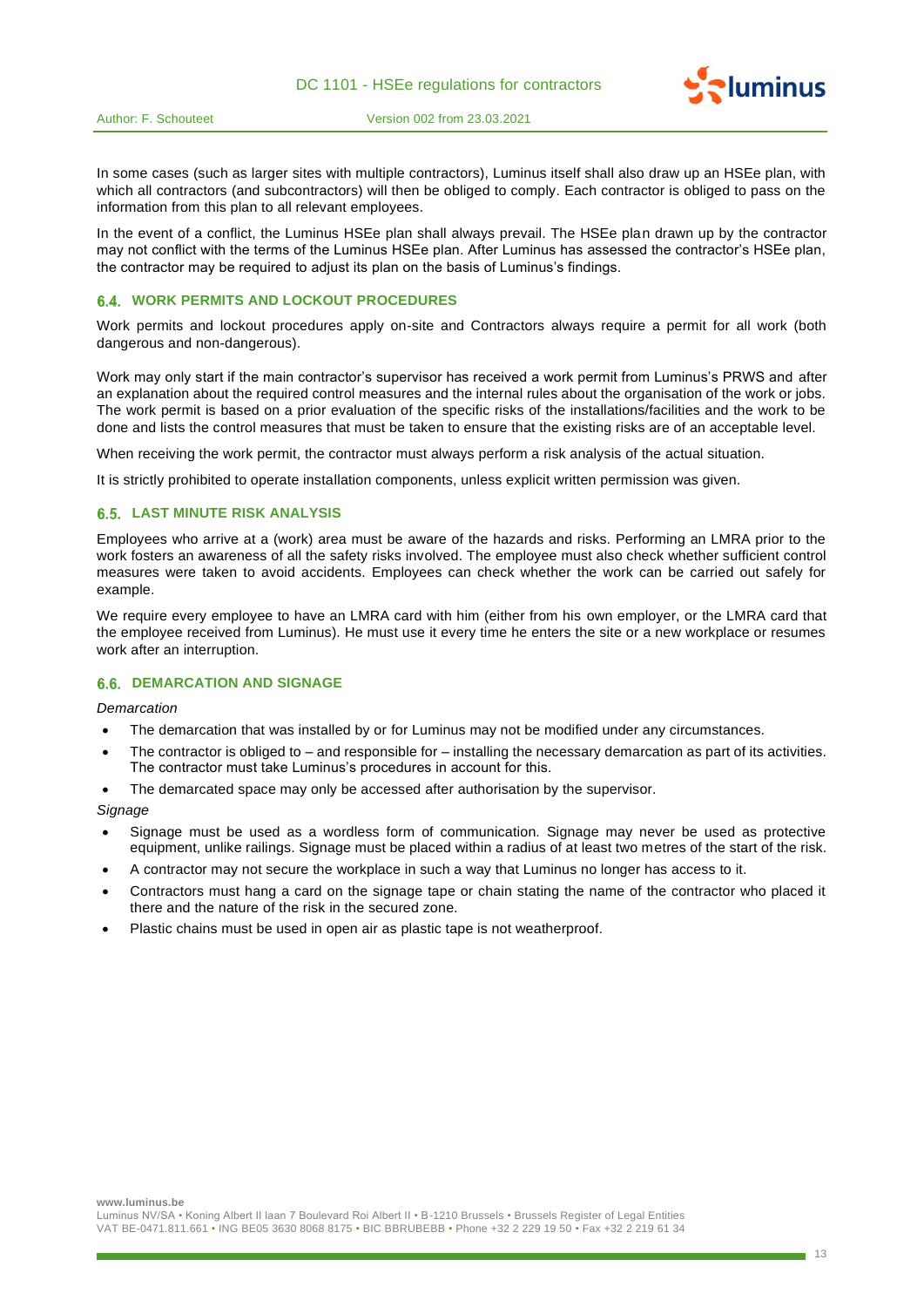

# **7. ORGANISATION OF THE WORK**

### **WORK MANAGERS**

In order to perform the assignment correctly, the contractor shall ensure that, before the work is performed, the designated works foreman has taken part in the preparation of the work and has familiarised himself or herself with the identified risks proceeding from the risk analysis and the working methods for carrying out the agreed prevention measures. If there is a change of works foreman, a formal handover must take place.

The contractor shall provide Luminus with the contact details of its works foreman before any work is carried out. The works manager shall always be present on site and contactable during the performance of the work by his or her team and/or subcontractors.

# **HSEe CONTACT PERSON**

For certain jobs, Luminus may require the contractor to nominate an HSEe contact person. He/she shall have relevant knowledge of HSEe legislation and HSEe management.

The contractor's HSEe contact person shall communicate on site about HSEe aspects of the work (performed by contractor's employees or by those of a subcontractor) with Luminus's PRWS, designated safety coordinator or project manager. He/she shall be on site regularly (and whenever high-risk activities are carried out) and must be contactable at all times.

# **7.3. IDENTIFICATION OF CONTRACTOR AND CONTRACTOR EMPLOYEES**

Each contractor is obliged to submit a document to Luminus before the start of an assignment with details of the identity of the contractor, its representatives, its site foreman and its prevention adviser.

If subcontractors are engaged, this document must be drawn up for each subcontractor, stating the level of subcontracting relative to the main contractor and describing the part of the works they will take over.

At least two weeks before work commences, the main contractor must provide Luminus with a list of employees (own and subcontractor employees) who will be active on the site, stating also their company name and applicable safety qualification(s). Changes during the course of the work must be notified no later than the day before their arrival at 3 pm.

Any employees of a contractor who are not subject to Belgian social security and who work temporarily and/or parttime in Belgium must submit an online Limosa report in order to inform the Belgian government before they commence their activities. Such employees must then also be able to present a **Limosa-1 report** to Luminus.

Non-EU citizens must have a 'work permit' or work card before work commences.

If applicable it is the contractor's responsibility to register the presence of its employees, subcontractors and independent subcontractors via Checkinatwork. Employees or self-employed subcontractors may also register themselves in the system. Registration of presence must be carried out daily, before the person performing the work starts work.

If the required documents and attestations are not available, Luminus may deny entry to its facility to the employees concerned, or remove them or their employers from the facility until such time as the formalities are satisfactorily fulfilled.

#### **ACCESS TO LUMINUS'S SITES**

Access to Luminus's facilities is only granted to persons, vehicles and goods, whose presence is required for business reasons, and solely for the time needed to execute the work.

Contractors must notify Luminus of the arrival of new employees, transports, and visitors on a daily basis, no later than the day before their arrival at 3 pm. Where applicable, the Limosa documents and attestations of competence for safety functions (i.e., overhead crane operator, forklift operator, competence regarding electricity (GREI Art. 47), etc.) will be provided to the doormen. People and deliveries that are incorrectly registered will not be admitted.

Every worker (main contractor or subcontractor) entering a Luminus site must know the local safety rules and must be informed on the risk analysis of the work he/she will execute for Luminus. All employees must attend the safety introduction before being admitted to the site. Contractors must schedule these tests in advance, especially when they want to admit large groups of employees to the site. The safety introduction is solely available in the following

**www.luminus.be**

Luminus NV/SA • Koning Albert II laan 7 Boulevard Roi Albert II • B-1210 Brussels • Brussels Register of Legal Entities VAT BE-0471.811.661 • ING BE05 3630 8068 8175 • BIC BBRUBEBB • Phone +32 2 229 19 50 • Fax +32 2 219 61 34 **Pluminus**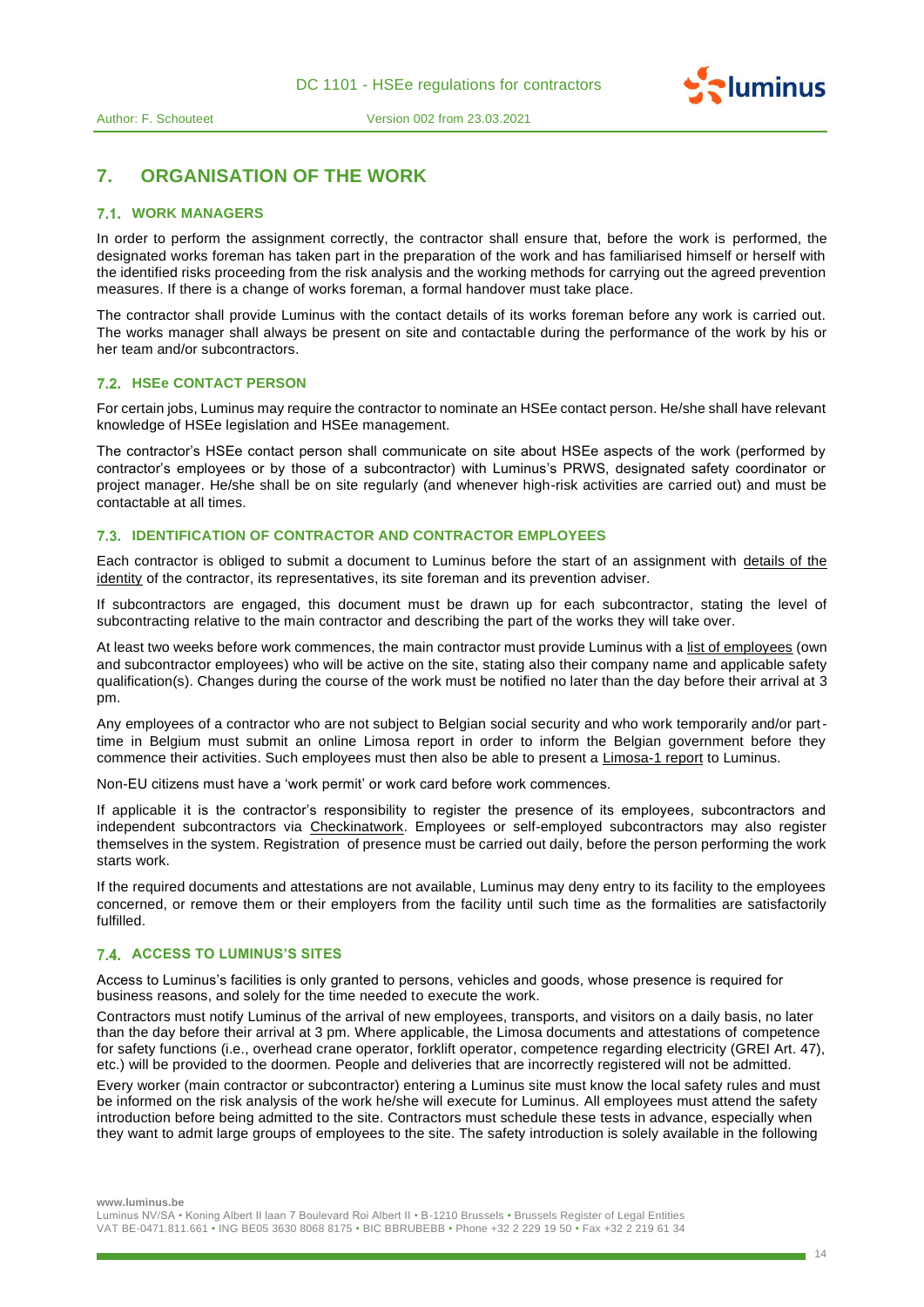



languages: Dutch, French, English, and German. Luminus has the right, at any time during this process, to check people's knowledge of this safety introduction.

Persons who do not speak English, Dutch, French, or German must receive assistance from a site representative who speaks one of the above languages. Every contractor must always have a site representative on-site who understands and speaks one of these languages (NL, EN, FR, DE).

It is strictly forbidden to provide access to unauthorised people.

# **7.5. ROLLING EQUIPMENT ACCESS**

Vehicles may only be parked in the designated spaces outside the site. Requests for access of a vehicle onto the site must be submitted in advance to Luminus. The doorman will give you a card (= permit) that must be displayed behind the windshield, in a legible manner, during the vehicle's on-site presence.

Access roads to and in Luminus's facilities must always be kept free, both for incoming and outgoing personnel or the emergency services.

All vehicles must follow the instructions and the signposted routes.

Traffic laws apply. The speed limit for general transport is 15 km/h.

An inventory of work equipment, material, dangerous products and preparations that are brought onto the site must be kept in the lorry or van. Controls can be performed at any time.

All commercial vehicles that are used on-site or are on-site to deliver goods must be fitted with a blind spot mirror in accordance with the Royal Decree of 25/02/2001 Art. 25, 4° and in accordance with European Directive 71/127/EEC as well as an acoustic signal that automatically informs people around it when the vehicle is reversing.

The vehicle's trailer must be inspected every year by a competent person. The certification must be affixed in a clearly visible place. For trailers > 750 kg, the number plate serves as the certification.

The contractor must make all the necessary arrangements to prevent the vehicles and other mobile work equipment that it uses on-site from causing any damage. Anyone who causes damage must pay the repair costs.

#### **7.6. KICK-OFF AND TOOLBOX MEETINGS**

All persons working on the site must receive a kick-off instruction from the contractor's manager about the rules that apply on-site before commencing work.

All main contractors will organise weekly toolbox meetings for their employees, which shall at least cover the themes and any remarks made by Luminus. A copy of the attendance list and the items discussed shall be presented to Luminus upon request.

Luminus can request additional and/or specific toolbox meetings.

#### **HSEe COORDINATION**

In case several contractors perform works at the same time, each contractor must take into account the activities of the other contractors. Luminus or the main contractor takes care of the coordination.

The HSEe coordination structure aims to:

- To inform other contractors in good time of work in each other's zone (via the work permit issued by Luminus).
- Avoid specific risks inherent to simultaneous activities or activities directly above/below each other. That is why works can be divided into separate zones. In case of possible work on top of each other, the necessary signage will be applied by the contractors.
- Organize regular HSE meetings at the initiative of Luminus or at the request of an involved party:
	- o Kick-off meetings when contractors become active on the site;
	- o Daily coordination meetings (during the entire duration of the site/standstill);
	- o Specific HSE meetings that are organized as needed.

The following persons are involved and will/can therefore be present at the coordination meetings and/or the specific HSEe meetings:

- From Luminus:
	- o Project manager
	- o Site Manager / Zone manager
	- o VOW
		- o HSE Manager, prevention advisor or safety coordinator

**www.luminus.be**

15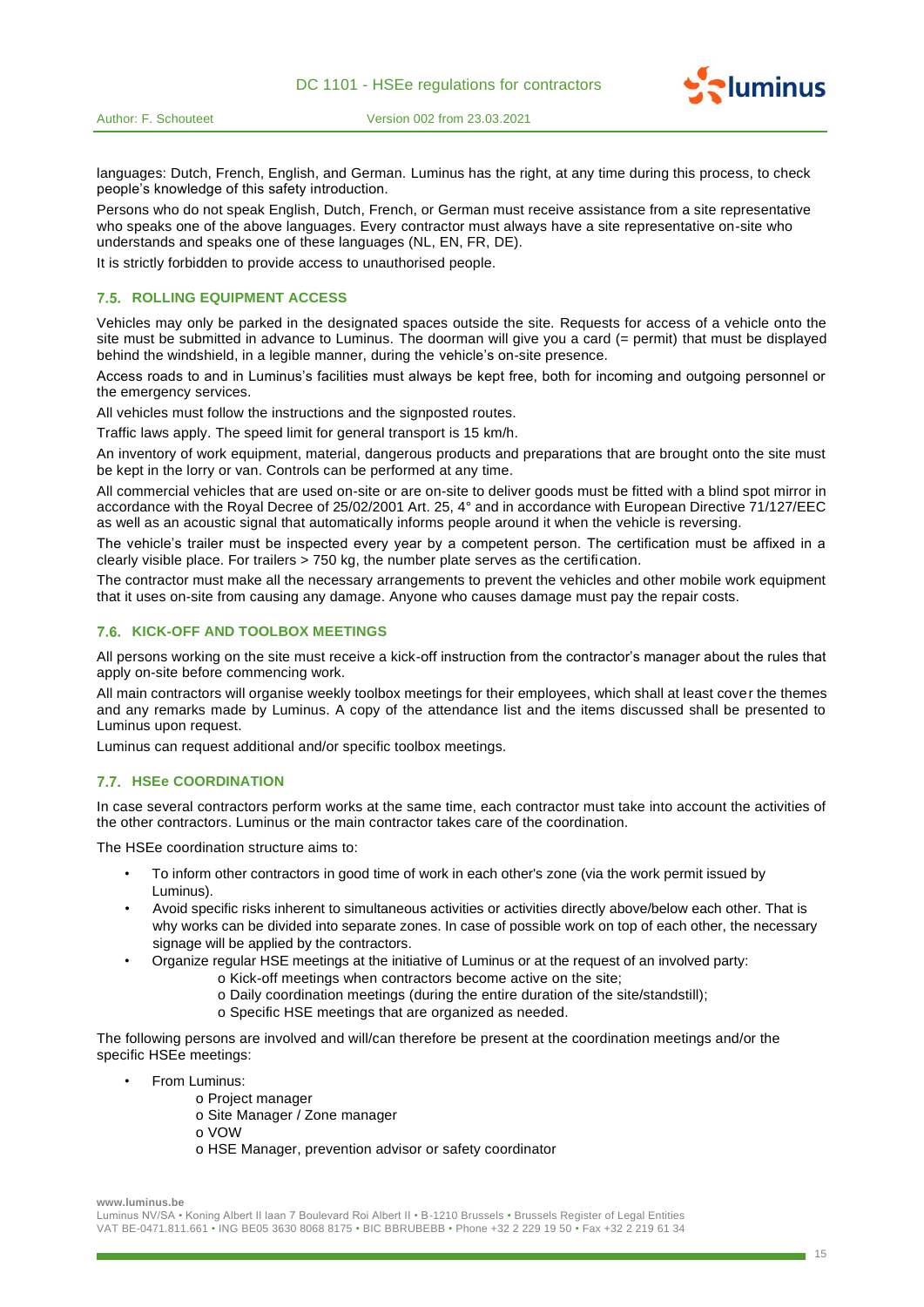



• From the contractor (s) o Supervisor (s) on the site o VGMe contact person

Other parties can also be invited on the basis of the agenda, planning and necessity.

# **8. DANGEROUS WORK**

Luminus considers some work to be dangerous:

- 1. Work that involves fire risks or work in a zone with an explosive atmosphere
- 
- 
- 4. Opening of installations that contain hazardous substances
- 
- 6. Work on or near electrical installations
- 7. Risky hoisting operations
- 2. Entering/working in a closed space 8. Work at height without collective fall protection
- 3. Excavation work 9. Work that involves a risk of drowning
	- 10. Work on insulating fibres
	- 11. Work that involves a risk of chromium 6
- 5. Working with hazardous products 12. Other work with a risk level of 1 or 2

# **WORK THAT INVOLVES FIRE RISKS OR IN A ZONE WITH AN EXPLOSIVE ATMOSPHERE**

All hot work (including welding, burning, grinding, annealing...) requires a hot work permit and the listed instructions must be strictly complied with.

- The purpose of the hot work permit is to prevent fire or explosions during work with an open flame/fire or a heat point near flammable materials or in zones with a potentially explosive atmosphere (welding, use of a cutting torch, burning paint or varnish, use of angle grinders, use of a burner, e.g. for roof work or cabling, etc.).
- The hot work permit lists the results of the risk analysis, is limited in time and in principle is always issued for 1 day only.
- Depending on the result of the risk analysis, the permit may be issued for no more than 7 consecutive days, if the 3 following conditions are fulfilled: The consecutive activities are performed in:
	- $\circ$  the same environment/space:
	- o the nature of the work is the same;
	- o the circumstances of the workplace have not changed.
- The permit also contains rules that must be complied with to avoid causing fire or to prevent the spread of fire (including after the work) by means of an adequate protection of the workplace.
- The prevention measures that are described in the fire permit are supplementary to the conditions listed in the risk analysis of the work.
- The permit is issued to a specific, explicitly designated person (or persons) who are given permission to work with an open flame/fire or other heat points, in the vicinity of flammable materials, while taking into account the general and special regulations.

Other measures:

- Adapted fire extinguishing equipment must be provided on location when working with an open flame.
- Storage of gas bottles: as described in paragraph 5.5.
- All oxygen and acetylene cylinders must be fitted with flame arresters and must have been inspected.
- All equipment used must be in good condition.
- The shut-off valves of the gas bottles must be closed when not in use.
- All gas bottles must be labelled with the name of the contractor using them.
- All welders must have a metal bucket to dispose of waste steel and remnants of electrodes.
- Welding screens must be used in the event that other employees might be blinded by the welding light.
- All employees who carry out grinding work, or assist another employee with this, or are standing nearby, must wear visors.
- The on/off button of all angle grinders may not be lockable.
- Remove all flammable materials in the work area.
- Sparks may not end up on lower levels where other employees may be working or passing by. If necessary, zones must be signposted. Only fire-resistant blankets may be used. Cables or other installation components must be protected against damage from splashes.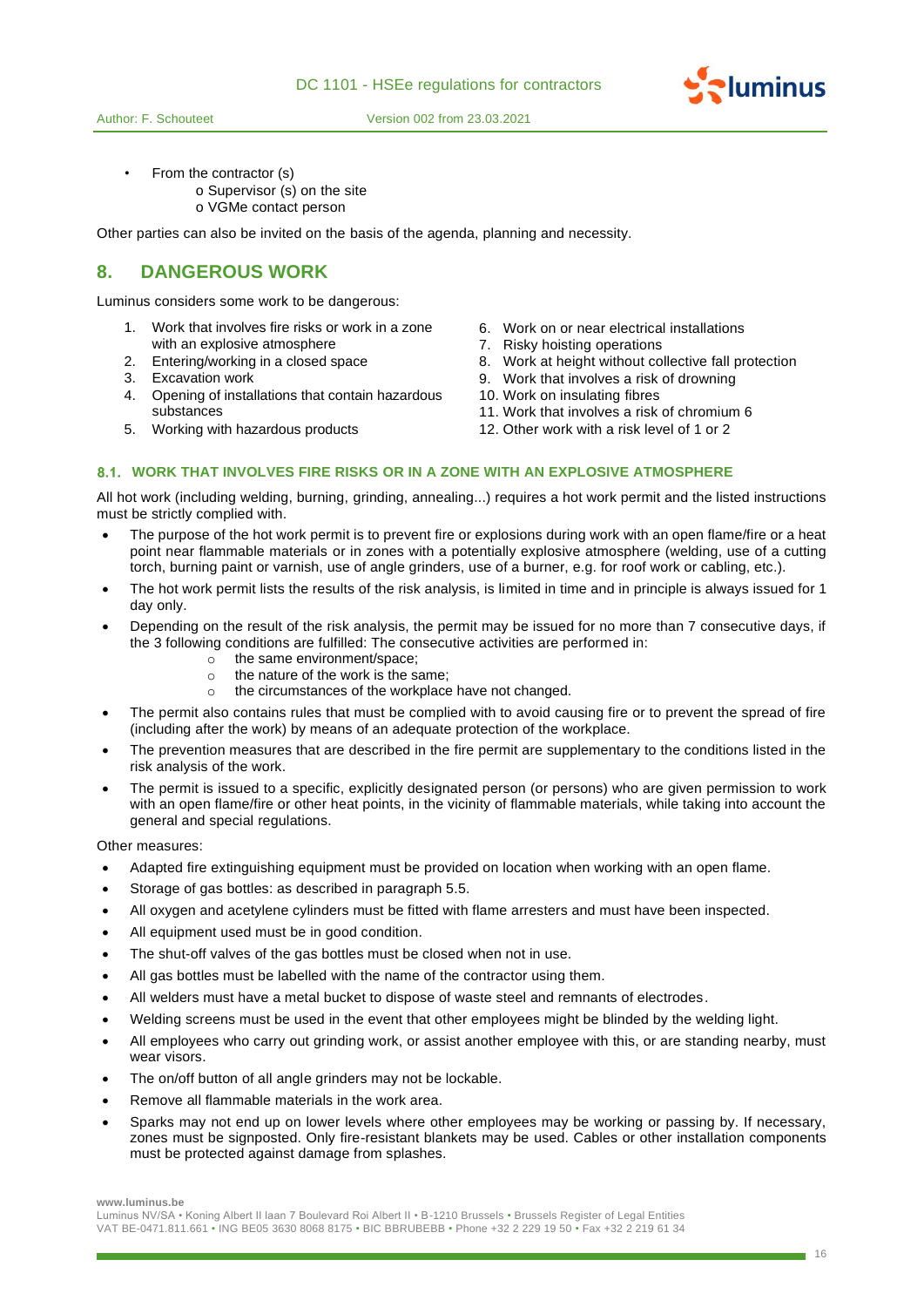

- All passages must be free of obstructions. Cables and hoses of welding equipment must be organised and hung up in such a way to prevent them from forming a tripping hazard.
- If the contractor must enter zones where there is an explosion hazard, it may be necessary to use explosionproof material. This will be described in the fire permit that is issued after the risk analysis.
- Hot work must be completed at least 1 hour before departure from the site to ensure that everything has cooled down properly and that there is no risk of fire. The work zone must therefore be checked thoroughly before departure.

### **ENTERING/WORKING IN A CLOSED SPACE**

A closed space is a closed or partly open space, which is not designed as a workstation but which may be used for maintenance or other work and may be difficult to access. The space is often accessed from a very narrow staircase, cage ladder or other facility.

In addition, the atmospheric composition in high-risk spaces is not optimal and requires continuous monitoring. The air may cause safety and health risks for anyone who enters the space, in view of the atmospheric composition and the potential presence of dangerous gases, vapours, and other risks.

- Work in closed spaces requires a specific work permit from Luminus. The contractor must perform a risk analysis of the activities and must submit this to Luminus beforehand, for approval.
- Depending on the works to be carried out, and the conditions described in the work permit, the following prevention measures must be observed:
	- o Evacuation options (stairs, ladders, …)
	- o Sufficient ventilation (possible additional ventilation)
	- o Communication facilities
	- o Manhole observer
	- o Detection / measuring equipment (CO, gas, explosive limits, …)

# **8.3. EXCAVATION WORK**

The contractor must obtain an excavation permit prior to carrying out excavation work. To this end, the contractor must provide us with a map on which the course of the excavation is marked out.

The contractor must submit a planning request to the KLIP/KLIM for all excavation work. This is the contractor's responsibility.

- When the location of underground pipes or cables is known, manual probing shall be performed. Afterwards, the earth in the zone in between the trial trenches can be mechanically removed to the right depth. Electric cables must always be considered as being "live".
- If the contractor finds cables or pipes that are not featured on the map, it must immediately stop all excavation work and inform Luminus.
- Legislation requires that during excavation, the walls of the excavations are sufficiently inclined or supported depending on the type of soil (e.g., adequate measures must be taken to prevent accidents, which may be caused by the collapse of accumulated earth, piles of building materials, falling equipment or other heavy objects). The placing of struts must be done under supervision and by authorised persons.
- The excavated soil must be placed at a safe distance from the pit and the pit walls to prevent collapse of the excavated zone.
- A sturdy fence must be installed within a one-metre radius around the pit to keep out unauthorised persons.
- Transports around the excavated zone must respect the safety perimeter.
- When persons are standing in a pit that is more than 1.5 metres (1,2 metres according to the Royal Decree about temporay and mobile construction sites) deep, at least 2 ladders must be available (placed against the walls of the pit).

Earth movement must be done in accordance with the Flemish Regulation on Soil Remediation (VLAREBO).



I always obtain authorization, atmosphere control and supervision before entering a confined space

**www.luminus.be**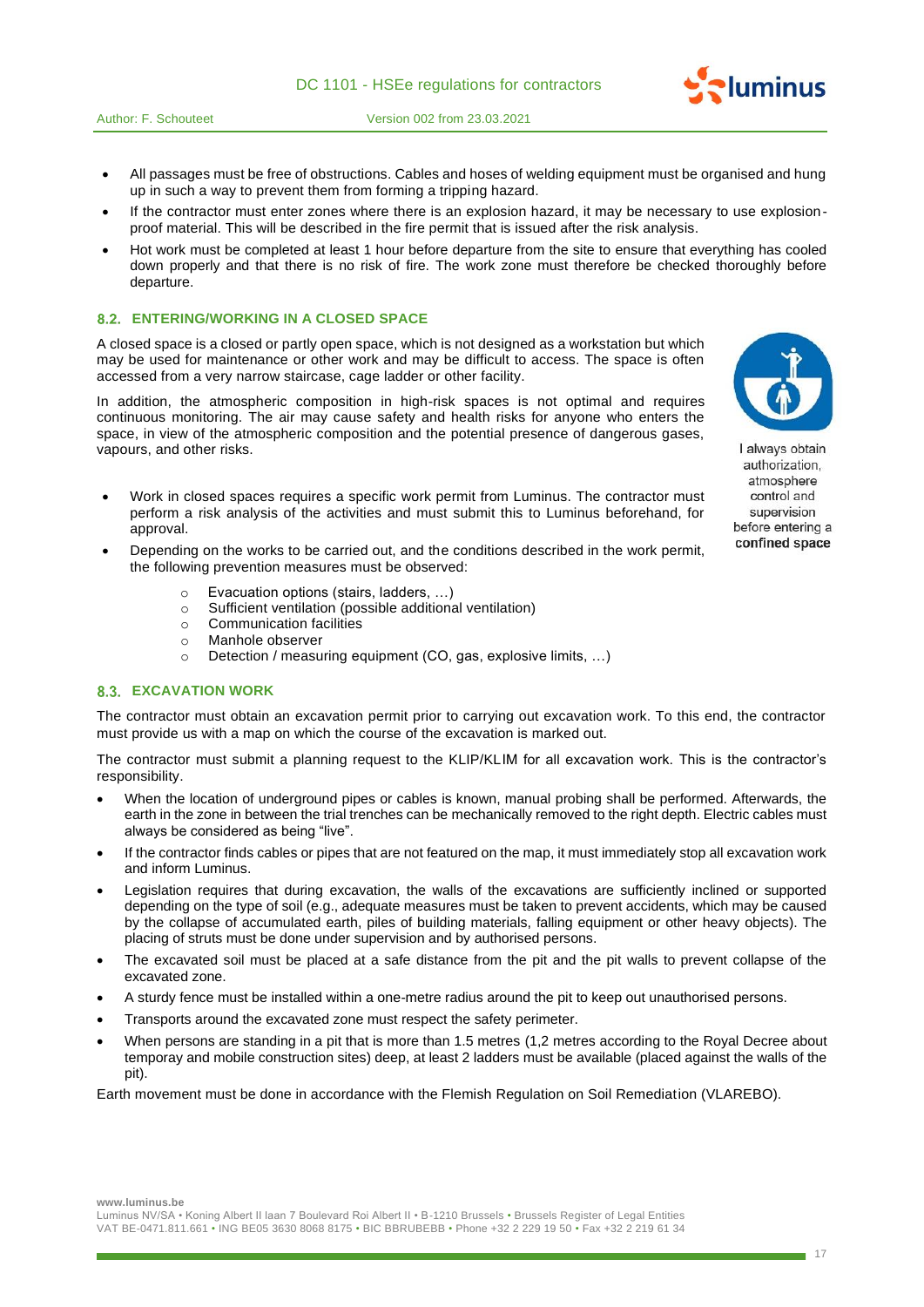

### **OPENING OF INSTALLATIONS THAT CONTAIN HAZARDOUS SUBSTANCES**

This includes work for which pipes or installation components must be opened or disconnected in which dangerous substances were or are present. Dangerous substances shall refer to:

- o A (highly) flammable or combustible product
- o A dangerous chemical
- o A high-pressure liquid or gas (10 bar or more) (steam, compressed air, etc.)
- o A high-temperature medium (60°C or more) (hot water, etc.)

Access to the equipment is only permitted after the installation has been locked out by Luminus employees and after receiving a valid work permit from Luminus.



I only work on potentially energized equipment if energy sources are isolated

# **WORKING WITH HAZARDOUS PRODUCTS**

The contractor must use a chemical agent or process that presents no or only a minimal risk, in the circumstances in which it is used, for the health and safety of its employees and of Luminus's employees.

- All dangerous products that the contractor or its subcontractors requires are subject to Luminus's approval. That is why all (M)SDS must be provided to Luminus in advance.
- Dangerous products must be transported and stored in the specific solid recipients provided for this purpose, that are made from a material that is resistant to the product (preferably the product's original container). These recipients must be labelled and the label must feature the required pictograms, H and P phrases, etc. in accordance with the legal provisions.
- Dangerous products and preparations that enter the construction site must be accompanied by a Safety Data Sheet (SDS). The SDS must always be stored near the product and a copy must be provided to Luminus in advance (preferably appended to the Contractor's HSE plan and provided to Luminus).
- Only the daily required amount of the product may be brought into the buildings where the work is carried out unless Luminus has authorised a specific, larger quantity.
- The storage area for dangerous products must have a liquid-tight floor and/or drip tray.
- In case of a leak: contain the zone where the leak occurs and inform the PRWS of Luminus. Absorption kits shall be available on-site.
- Emissions of volatile organic compounds (VOC) (in certain adhesives, paints, varnishes, etc.) must always be prevented or limited to a minimum. Where possible, always use VOC-free products.
- These must be stored in accordance with the Flemish VLAREM (environmental) legislation regarding distance and compatibility.
- Gas bottles:
	- $\circ$  These must be stored in a location designated by Luminus. Oxygen and acetylene cylinders must be separated by a steel plate or must be stored at a minimum of 1 metre from each other. Smoking and naked flame prohibitions must be indicated by means of pictograms.
	- o Must properly secured so they cannot fall over.
	- o All gas bottles must be labelled with the name of the owner/user.
	- o Damaged gas bottles must immediately be removed from the site.
	- o Gas bottle holders must be fitted with a fire extinguisher.
	- o Empty gas bottles must be separately stored.
- The contractor is responsible for the products it uses as well as for any waste resulting from the use of these products.
- The contractor and its employees must also be informed about the nearest emergency shower station in case of exposure to dangerous products.

**www.luminus.be**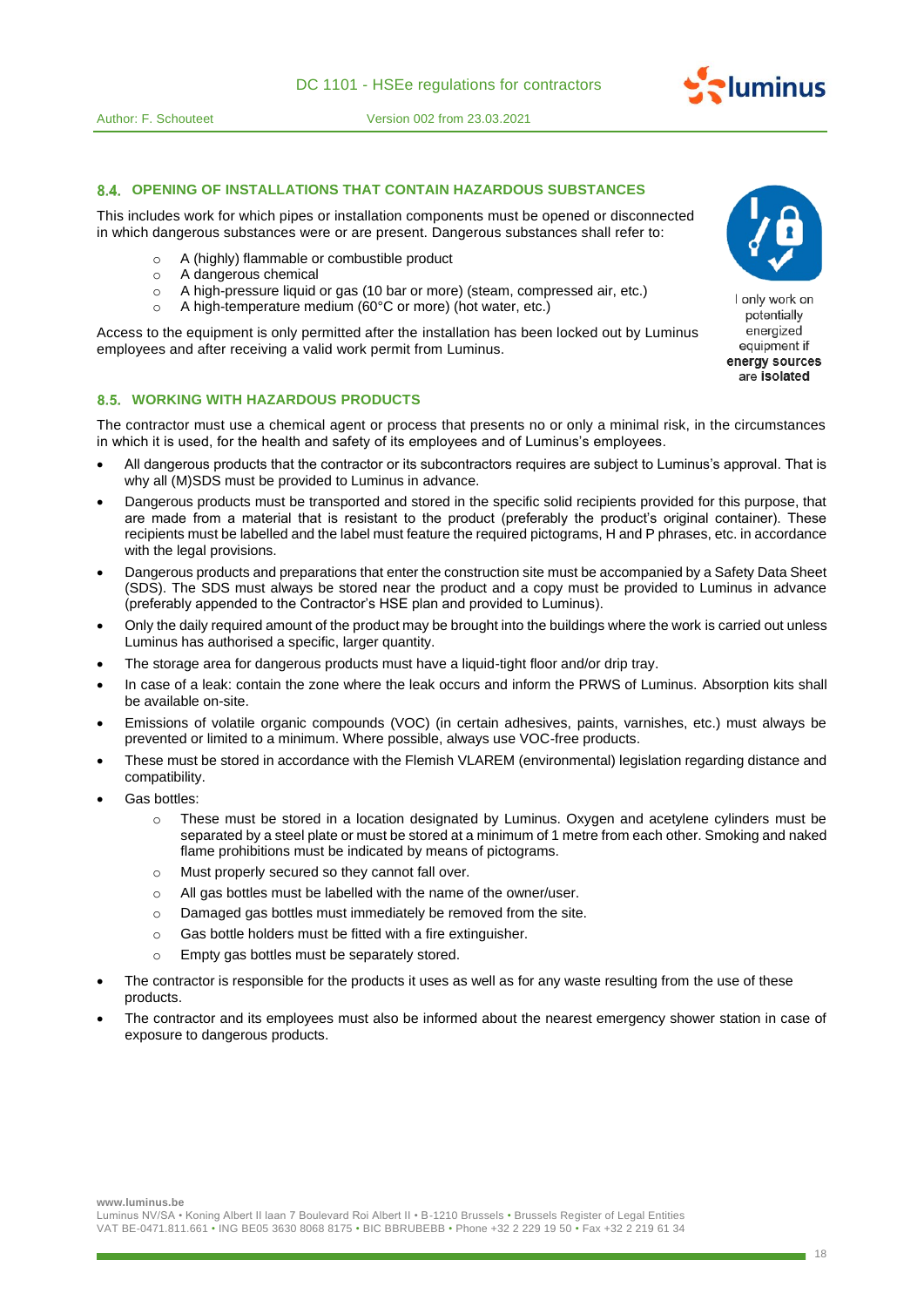**WORK ON OR NEAR ELECTRICAL INSTALLATIONS** 

Author: F. Schouteet Version 002 from 23.03.2021

- All employees who carry out work in the vicinity of electrical installations on a Luminus site must be at least BA4 – instructed persons.
- The external contractor shall provide the certificates that furnish proof of their official capacity to Luminus beforehand. The PRWS of Luminus must check the official capacity (BA4-BA5) of the contractor's employees.
- The contractor's employees may only carry out work in a space of the electrical service when they are supervised and accompanied by a competent Luminus employee who is BA5 instructed, for the entire duration of their work. An exception can be made for employees who are proven to have sufficient knowledge and training to avoid electrical risks (ARAB, General Regulation on Protection at Work, and GREI, General Regulation on Electrical Installations).

# **8.7. HOISTING**

All special/important hoisting must be assessed with a task risk analysis and a hoisting plan which must be submitted to and approved by Luminus in advance. It is up to Luminus to determine which hoisting must be considered special or important.

- All special/important hoisting must be accompanied by a certified rigger.
- The hoisting zone will be demarcated with signage or an equivalent alternative and all persons allowed inside the hoisting zone should wear a high visibility vest.
- When several cranes are operating in the same lifting range, crane operators must keep in touch with each other by radio.
- Hoisting over the heads of employees must always be avoided.
- A valid, 3-monthly inspection report for all hoisting equipment and accessories must be provided upon simple request. Failure to do this will result in the works being stopped.
- Contractors may only use the Luminus overhead crane if they are qualified to operate an overhead crane. They must provide proof of this in advance to Luminus. The authorised crane operator must stick a small Luminus sticker on his helmet in that case.
- Hoists in the context of loading and unloading a truck (with associated crane) also deserve the necessary attention.

### **WORK AT HEIGHT**

All persons working at a height of more than 2 metres must be protected with collective protective equipment (fencing, safety nets, railings...) or with personal protective equipment (safety harness...). Collective fall protection equipment shall always take precedence over personal fall protection equipment.

When using personal fall protection, the user must know how it works and must check the rescue options in advance in the event of a fall (with regard to suspension trauma). It may be necessary to provide additional life-saving equipment on-site.

The contractor must be able to present to Luminus the (internal or external) training certificates of the employees who use personal fall protection equipment.

Scaffolds:

- If the principal's scaffolder builds scaffolds, each scaffolding must be notified to Luminus in advance, for the purpose of coordination.
- Luminus prefers to work with scaffolders who are personally certified with a certificate from a body that is accredited by BELAC.
- Scaffolds shall be released in writing by the scaffolder as being "ready for use" and shall be released as "ready for use" by the end user of the scaffold. This means the following:
	- o Scaffolds ordered and used by Luminus: scaffolds are released by the PRWS of Luminus.
	- o Scaffolds ordered (either by Luminus or the contractor) and used by a contractor or taken over from another contractor for contract work: release by the contractor using them.
- Scaffolds must be inspected every week by a competent representative of the party using them. Such an inspection must also be performed after any modification to the scaffold.

**www.luminus.be**

Luminus NV/SA • Koning Albert II laan 7 Boulevard Roi Albert II • B-1210 Brussels • Brussels Register of Legal Entities VAT BE-0471.811.661 • ING BE05 3630 8068 8175 • BIC BBRUBEBB • Phone +32 2 229 19 50 • Fax +32 2 219 61 34

I never walk or stand under a suspended load



and protect others from falling objects

I always use the specified protective equipment when I

perform live work



I only work on

potentially

eneraized equipment if

energy sources are isolated



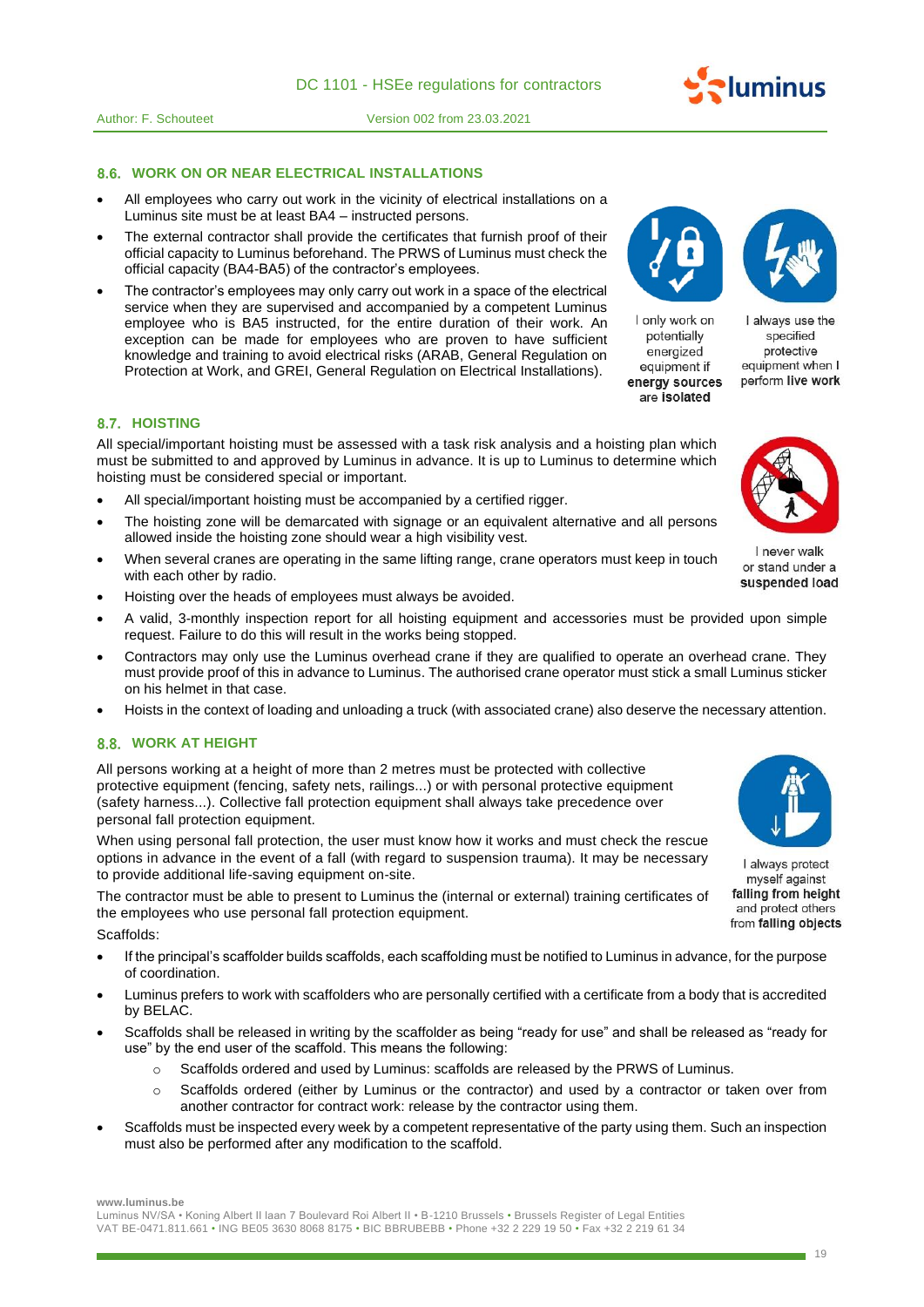

- Modifications to a scaffold may only be carried out by the scaffolder's authorised personnel. If no green label is affixed to the scaffold  $=$  no access!
- Every work floor must be equipped with edge protection to prevent falling objects.

Ladders:

- Must be in good condition and must be periodically checked by an authorised person.
- Ladders are work equipment and are used for changing levels. They may not be used for work that involves powered tools.

Aerial work platforms

- All aerial work platforms must come with a valid 3-monthly inspection report. If the contractor cannot provide this report on first request, the works will be stopped. A fall harness must be used for all work on aerial work platforms.
- The drivers perform a safety function, they must be medically fit for that purpose and be able to present proof of training.

#### **WORK THAT INVOLVES A RISK OF DROWNING**

This includes all work in the vicinity of rivers, canals or surface water, where there is a risk of drowning. This situation occurs in or near:

- o The hydraulic power stations
- $\circ$  The installations for the intake and discharge of cooling water at thermal power stations
- Wearing a life jacket as well as the simultaneous presence of two workers is mandatory at less than two metres from the water.
- The emergency stops of the installations and the emergency equipment must be located by the person responsible for the follow-up before work commences.
- The person in charge of the diving team will have a risk analysis of the work to be done and the accreditation and medical files of his divers.

### **8.10. WORK ON OR WITH INSULATING FIBRES**

This is work during which employees are exposed to asbestos fibres, asbestos wool, ceramic fibres, or insulation wool. This situation may arise when removing heat-resistant insulation around pipes or installations, during demolition work, or insulation work.

- Work during which fibres may be released may only be done by companies that are accredited for this (see the website of FPS Employment, Labour and Social Dialogue). The Labour Inspection must be notified about the site.
- Demarcation of the work area with an indication of the asbestos risk is required for the duration of the works.
- The contractor must notify Luminus's ISSPW of the work, providing information about who will perform the work.
- A work method must be drawn up to ensure that there will be no fibre release.
- Any interventions in the work area during the remediation work must be limited.
- The work area must be cleaned using a HEPA vacuum cleaner or wet cleaning. The filters must be considered as asbestos waste.
- The contractor must make sure that all material is decontaminated after the works are carried out (vacuuming, wet cleaning).
- New PPEs must be provided when entering the work area. The PPEs must be considered as asbestos waste.
- The contractor must make sure that the asbestos-containing waste is hermetically packed and labelled with the Asbestos pictogram.

# **WORK THAT INVOLVES A RISK OF THE PRESENCE OF CHROMIUM 6**

When working on the gas turbine or gas engines and high-temperature installations in general (including the steam turbine), there is a possibility of the presence of a residue that contains hexavalent chromium. (yellow or white residue). Hexavalent chromium is carcinogenic and additional measures must therefore be taken:

- During the first repairs of hot parts: gloves and P3 mandatory.
- If presence is suspected: test with test kit (Warehouse item Ham/RGV).

**www.luminus.be**

Luminus NV/SA • Koning Albert II laan 7 Boulevard Roi Albert II • B-1210 Brussels • Brussels Register of Legal Entities VAT BE-0471.811.661 • ING BE05 3630 8068 8175 • BIC BBRUBEBB • Phone +32 2 229 19 50 • Fax +32 2 219 61 34



*<u>duminus</u>* 

I always wear a life jacket when working near water in the absence of collective protection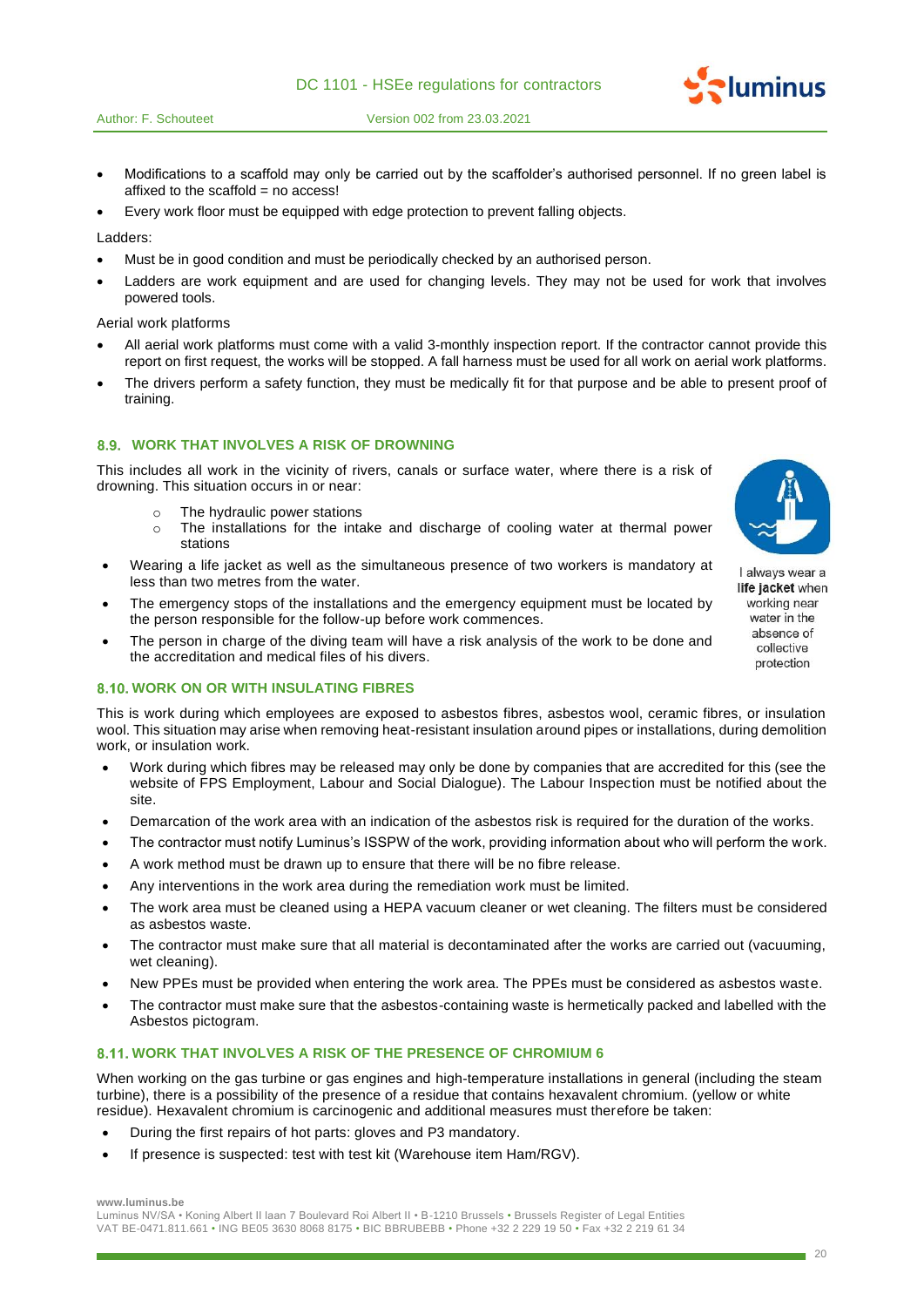|  |  |  |  | DC 1101 - HSEe regulations for contractors |  |  |
|--|--|--|--|--------------------------------------------|--|--|
|--|--|--|--|--------------------------------------------|--|--|





- Parts containing this residue shall be subsequently cleaned with the necessary PPE. Waste must be correctly labelled and disposed of (application to be submitted to the warehouse).
- In case of manipulation of hot parts where the potential contamination with hexavalent chromium is not visible (e.g. pulling a liner/combuster): gloves, P3 and Tyvek mandatory. The zone shall be demarcated for unauthorised persons.
- Upon entering GT (e.g. CDC, tunnel lower 2, ...): gloves, P3 and Tyvek mandatory.
- Where possible, the (yellow/white) residue shall be moistened (WD40) to prevent dispersion in the air. There can be no grounding/sanding...
- Parts containing this residue that are removed shall be subsequently cleaned with the necessary PPE. Waste must be correctly labelled and disposed of (application to be submitted to the warehouse).
- The use of Loctite is not permitted because it is associated with the creation of chromium VI.

# **8.12. OTHER DANGEROUS WORK**

For all other work entailing an acute risk (level 1) or a high risk (level 2) that is not listed in the above list of dangerous work, the contractor must take all the measures necessary to safely carry out the work in a safe, environmentallyfriendly, and energy-efficient way.

When performing risky work, such as digging pits that compromise the stability of existing structures, hoisting loads over installations, equipment, and buildings, heavy transport on the premises, driving foundation piles or struts,... the contractor must take all the measures necessary to safeguard the integrity of the installations, facilities, and equipment.

# **9. OTHER POINTS FOR ATTENTION DURING THE WORK**

# **PRESENCE OF PIPES OR CABLES**

The following pipes/cables and/or high-voltage lines may be present on and around the Luminus sites:

- High-voltage lines
- High-pressure natural gas pipes
- Pipe bridges
- There may be pipes and cables on-site.

#### **9.2. RADIOGRAPHIC TESTING**

Prior to performing a non-destructive test, the following must be done: submit a clear, phased working method and safety procedure to Luminus comprising:

- A planning schedule (time)
- The names of the employees involved (training, certification, medical register...).
- Explain which specific prevention measures will be taken in relation to the radiation source, including the use of a dosimeter, the type of source, working at height... + the applicable safety procedures (in the event of failure of the source).
- The environmental plan: showing the right location where the tests will be performed and the safety perimeter (use of the "ionising radiation" pictogram).
- The radiation perimeter must be assessed using a monitor.
- Have someone monitor the radiation perimeter.
- The radiation source that is used.
- The prevention measures that will be applied.

The following control measures must be taken into account:

- Time: limit exposure time
- Distance: increasing the distance between the radiation source and yourself will limit the exposure squared in relation to the distance.
- **Shielding**
- Use the ALARA (as low as reasonably achievable) method!

#### **www.luminus.be**

Luminus NV/SA • Koning Albert II laan 7 Boulevard Roi Albert II • B-1210 Brussels • Brussels Register of Legal Entities VAT BE-0471.811.661 • ING BE05 3630 8068 8175 • BIC BBRUBEBB • Phone +32 2 229 19 50 • Fax +32 2 219 61 34 **Pluminus**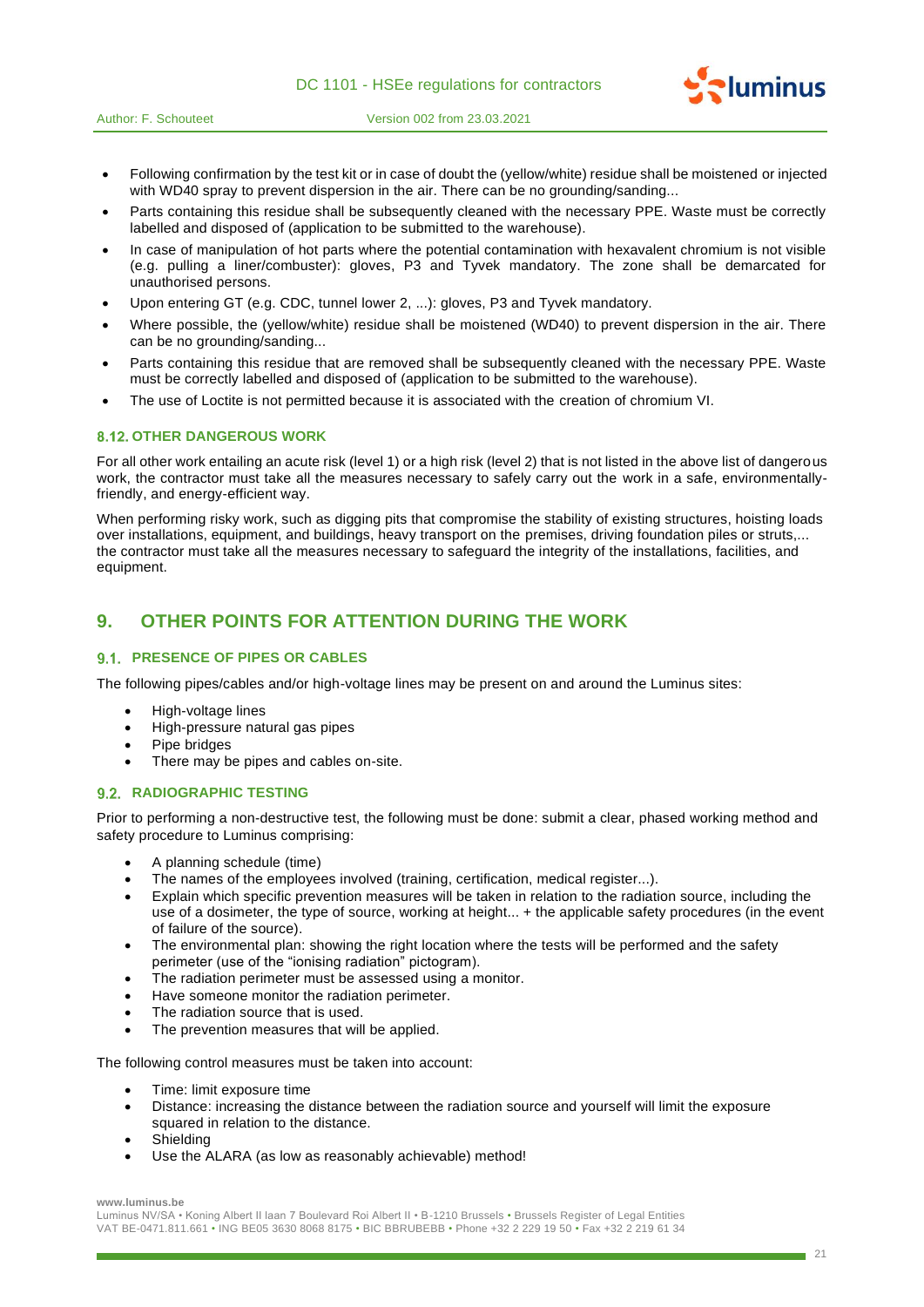

All radiographic testing must be requested 36 hours in advance. The contractor must provide clear information about the zone (photo of the zone to be e-mailed to Luminus), time, description of the area. After approval by Luminus, this information will be sent to all the parties involved and will be discussed at the daily coordination meeting.

# **10. WORK EQUIPMENT, PROTECTIVE EQUIPMENT AND WORK CLOTHING**

# **10.1. WORK EQUIPMENT**

Only work equipment that complies with HSE requirements may be used, taking into account the circumstances and risks associated with the environment where the work is done. This work equipment is adapted to the users, shall be properly maintained and in good condition.

All work equipment items shall comply with Belgian legislation on work equipment.

All work equipment and material that enters the site must feature a unique number and a sticker with the contractor's name.

All work equipment must be used in accordance with the instructions provided by the manufacturer, to avoid endangering employees. The contractor ensures that all the employees who use the work equipment have read and understood the aforementioned instructions prior to using it.

A copy of the periodic report from an EDTC must always be kept with every machine that requires such a report. If the report is not valid, the machine may not enter the site. The PRWS or doorman will check the inspection reports prior to admitting them on-site.

Luminus may check the work equipment and any test certificates and/or certificates of conformity on-site at any time. The required material must be correctly and clearly labelled to this end.

After inspection, any rejected material must be removed from the site at the owner's expense.

When material is fitted with stabilisers (e.g., cranes, pumps...), pressure plates must always be used. Luminus must also be informed in advance to avoid excessive pressure loads on underground pipes and sewers.

All persons in a safety function, a position with increased vigilance or an activity that involves a specific risk (operators and drivers of cranes, vehicles, lifting equipment, etc.) must have a certificate of technical competence and a valid medical fitness certificate, issued by an occupational physician in accordance with current legislation. These machines, appliances and vehicles may only be operated by these competent persons.

All work equipment to be used by contractors must comply with noise emission legislation to minimise the impact on employees as much as possible.

# **10.2. COLLECTIVE PROTECTIVE EQUIPMENT**

In accordance with the prevention hierarchy, the use of collective protective equipment (prevents the event) always takes precedence over personal protective equipment (limits the consequences).

Where necessary, the use of collective protective equipment such as railings, scaffolds, safety nets, the bracing of trenches and pits, the shielding/fencing of pits, floor openings and machine tools, is mandatory. This must be installed at the earliest convenience.

If it is technically impossible to provide collective protective equipment, the contractor must make available replacement personal protective equipment based on its risk analysis.

All contractors must ensure that their temporary collective protective equipment is in good condition.

All contractors that have to relocate collective protective equipment will notify all the companies involved and will ensure that this is returned to the correct location as soon as possible.

Collective protective equipment may not be removed without the permission of Luminus.

Any time employees remove temporary collective protective equipment from the work area, they must wear personal protective equipment.

After completing the jobs, all permanent protection (parapets, railings, etc.) must be restored to its original condition unless otherwise agreed with Luminus.

#### **10.3. PERSONAL PROTECTIVE EQUIPMENT**

The contractor makes the necessary personal protective equipment available to its employees in accordance with current regulations so they can do their work in good HSE conditions (including hearing protection, safety harness, face protection, masks, protective suits, gloves...). The contractor makes sure that its personnel is trained in their application and uses it in those places and circumstances where they are required.

**www.luminus.be**

Luminus NV/SA • Koning Albert II laan 7 Boulevard Roi Albert II • B-1210 Brussels • Brussels Register of Legal Entities VAT BE-0471.811.661 • ING BE05 3630 8068 8175 • BIC BBRUBEBB • Phone +32 2 229 19 50 • Fax +32 2 219 61 34 **Pluminus**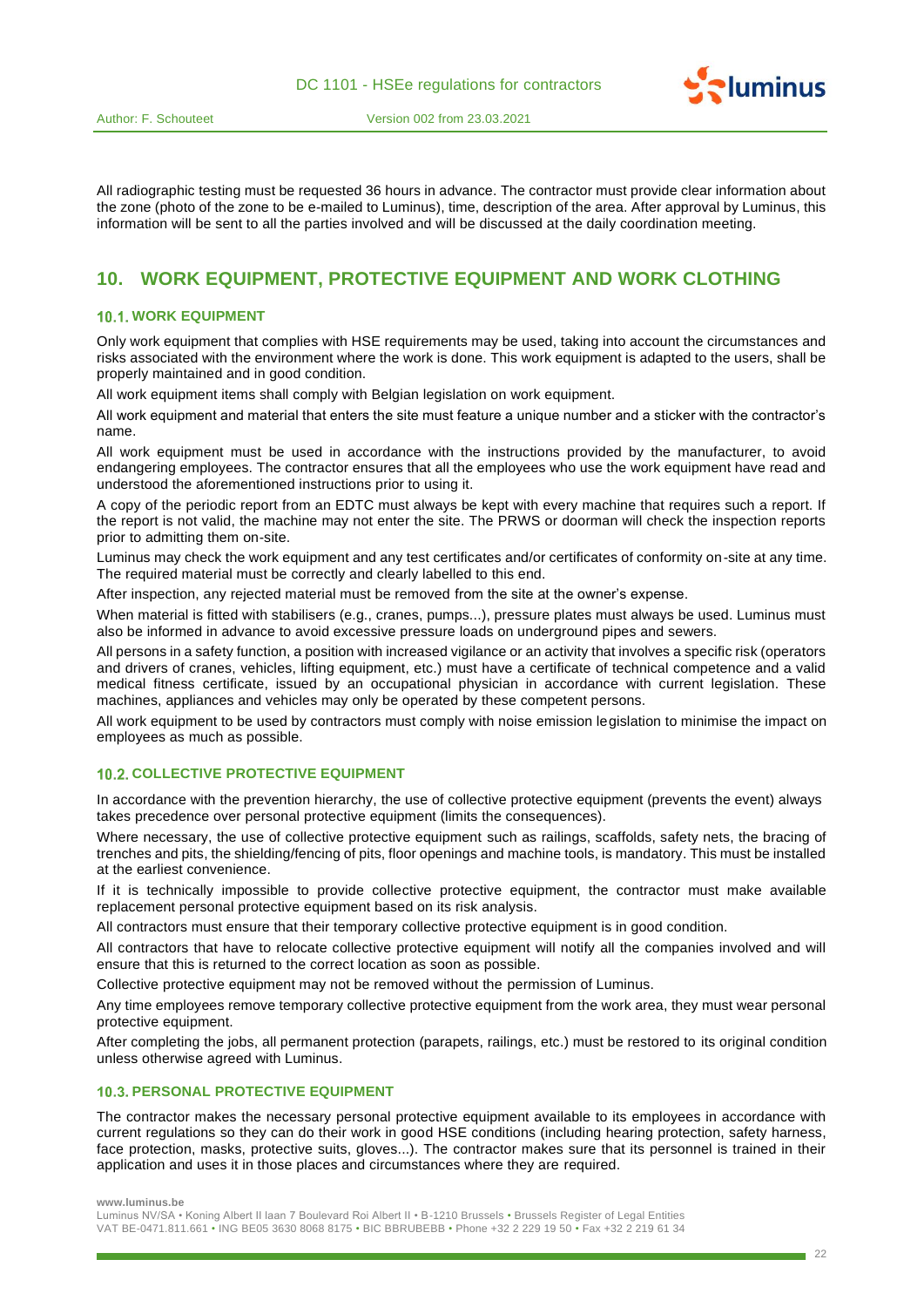

When on-site, the contractor's employees must always wear a safety helmet, goggles, and safety shoes. Every employee must wear a sticker on their safety helmet, stating their name and company name.

Additional PPE may be necessary, e.g., in the following instances:

- $\circ$  During grinding work, or when providing assistance, or standing in the vicinity of a grinder, the employee shall wear a visor.
- $\circ$  Tasks that require a fire permit or a special permit or that are carried out in a specific environment may require specific, adapted clothing.
- $\circ$  Use of hearing protection: for activities where noise  $> 85$  dBA, when indicated in the task risk analysis or in environments where a sign indicates that it is mandatory.
- o Personal fall protection must always be used when working at height (> 2 m) without collective protection on aerial work platforms. Fall protection: The fall harness and accessories must be inspected annually or after a life-saving event by a Belgian EDTC.
- o An automatic life jacket when work is carried out in the vicinity of water.

Personal fall protection may only be used if collective fall protection cannot be used.

All PPE that is worn but that is not compliant must immediately be replaced by the contractor.

Luminus shall not provide or loan PPE to contractors, unless otherwise agreed.

# **10.4. WORK CLOTHING**

The contractor makes the necessary work clothing available to its employees. Such clothing must comply with the Luminus standard: it must be fire-resistant and antistatic and always have long sleeves and trouser legs.

For work on and along public roads, rail tracks, etc. and on sites where vehicles and appliances move around, employees must wear clothing with the right signal function.

# **11. HEALTH AND HYGIENE**

Luminus enforces an unconditional zero tolerance policy across all its sites for alcohol, drugs, and smoking. Any employee whom Luminus suspects is under the influence of drugs or alcohol will be immediately removed from the site. It is the contractor's responsibility to ensure that the employee in question is brought home safely. The contractor shall bear the cost for this.

The contractor must maintain order and tidiness on site. Luminus can organise controls in all areas (e.g., changing rooms, eating area...).

The contractor is responsible for providing sufficient lighting in work areas in accordance with the current Belgian legislation.

The contractor must provide site facilities (offices, eating area, toilets, changing rooms, showers, etc.) itself unless otherwise agreed. Luminus shall make available water and electricity.

When using Luminus's sanitary installations (changing rooms, shower rooms, toilets, etc.), the contractor's employees shall observe elementary hygiene rules.

Meals may only be consumed in the dining area or in the designated areas in Luminus's buildings. Employees may only consume their meals after washing their hands and must wear sufficiently clean, uncontaminated work clothes. During periods with a risk of infection with a virus (e.g., coronavirus), all social distancing and hygiene measures that apply at Luminus at this time shall also apply to all the employees of contractors who enter a site or workplace at Luminus. Additional measures may apply in that case.

# **12. ENVIRONMENTAL REGULATIONS**

# **WASTE MANAGEMENT – ORDER AND CLEANLINESS**

Waste must be avoided at all cost. If this proves impossible, then limit waste to a minimum. Try to re-use waste as much as possible.

If waste must be disposed of, then this must be done in accordance with the site rules and Flemish regulations, i.e., selective waste management and use of the right containers. Failure to comply with these rules shall result in billing of the additional cost for waste disposal.

**www.luminus.be**

Luminus NV/SA • Koning Albert II laan 7 Boulevard Roi Albert II • B-1210 Brussels • Brussels Register of Legal Entities VAT BE-0471.811.661 • ING BE05 3630 8068 8175 • BIC BBRUBEBB • Phone +32 2 229 19 50 • Fax +32 2 219 61 34





*<u>•luminus</u>* 

I never work or drive under the influence of alcohol or drugs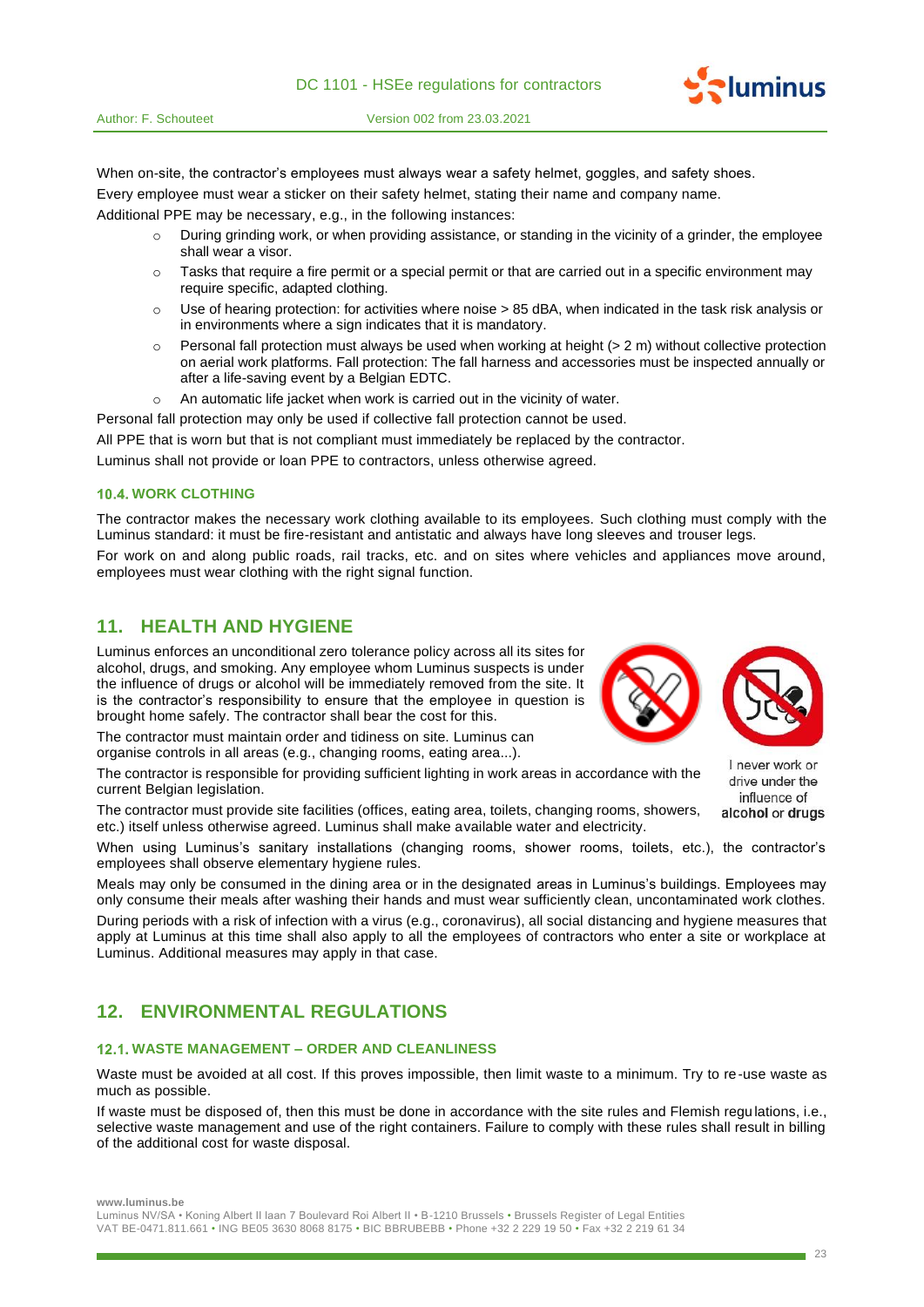

When waste must be removed from the site: this must be done by a certified waste transporter. An official certificate of every transport and of the processing thereof must be provided to Luminus.

The contractor must make waste containers available, at its own risk, and bear the cost for this. Luminus waste containers may only be used as a result of an explicit request and subject to explicit approval by Luminus. Luminus will indicate the location of these waste containers when the work starts.

Nothing may be discharged in the sewers of the site, a nearby canal, river, or surface water.

If a contractor commits a violation relating to order and tidiness, Luminus has the right to enforce the following procedure:

- o Step 1: the negligent contractor will be asked to take direct action (end action within 6 hours).
- $\circ$  Step 2: if step 1 fails, the negligent contractor must immediately stop all work so that the required action can be taken as requested by Luminus.
- o Step 3: if step 2 fails, Luminus will task a third party with clean-up. The cost of this clean-up shall be borne by the negligent contractor.

# **12.2. EMISSIONS**

Emissions shall be kept as low as possible: avoid leaving engines running when they are not in use. Engines must be properly maintained to keep emissions low.

#### **12.3. RATIONAL USE OF ENERGY AND RAW MATERIALS**

Contractors must:

- Comply with Luminus's energy policy.
- Use equipment that complies with European energy efficiency legislation.
- Make efficient use of energy.
	- o Use energy-efficient lighting (e.g., LED).
	- $\circ$  Switch off lights when there is sufficient daylight available or when you leave your workspace for a longer period of time.
	- $\circ$  Switch off any energy-consuming appliances when leaving the work area for a longer period of time.
	- o Always close the doors and windows of heated or cooled spaces.
- Notify energy loss (e.g. air leakage) to the PRWS of Luminus.

# **13. FIRE PREVENTION**

# **13.1. GENERAL PROVISIONS**

Fire extinguishers, hydrants, and reels must always be free of obstructions and fully visible.

The fire or thermal load must be kept as low as possible at all times:

- $\circ$  by not stacking materials with high thermal loads (wood, paper, oil, light, flammable products) in the buildings;
- $\circ$  by always storing highly-flammable products in the appropriate metal recipient, with clear labelling and only storing the required daily quantities;
- $\circ$  by always depositing the (used) cloths drenched with highly-flammable products in closed metal containers after use (risk of spontaneous combustion).

#### **FIRE-RESISTANT BUSHINGS**

Opening fire-resistant bushings is only permitted temporarily for laying cables and pipes. These must be restored to their original condition as soon as possible. Temporary seals may have to be installed based on the risk analysis.

# **13.3. FIRE DOORS**

Fire doors may be opened temporarily, albeit always under supervision. This supervision ensures that the doors are closed in the event of a fire alarm. Fire doors must be blocked/kept open as little as possible. They must always be closed again afterwards!

The automatic fire doors must never be hindered in their operation.

**www.luminus.be**

**Pluminus** 

Luminus NV/SA • Koning Albert II laan 7 Boulevard Roi Albert II • B-1210 Brussels • Brussels Register of Legal Entities VAT BE-0471.811.661 • ING BE05 3630 8068 8175 • BIC BBRUBEBB • Phone +32 2 229 19 50 • Fax +32 2 219 61 34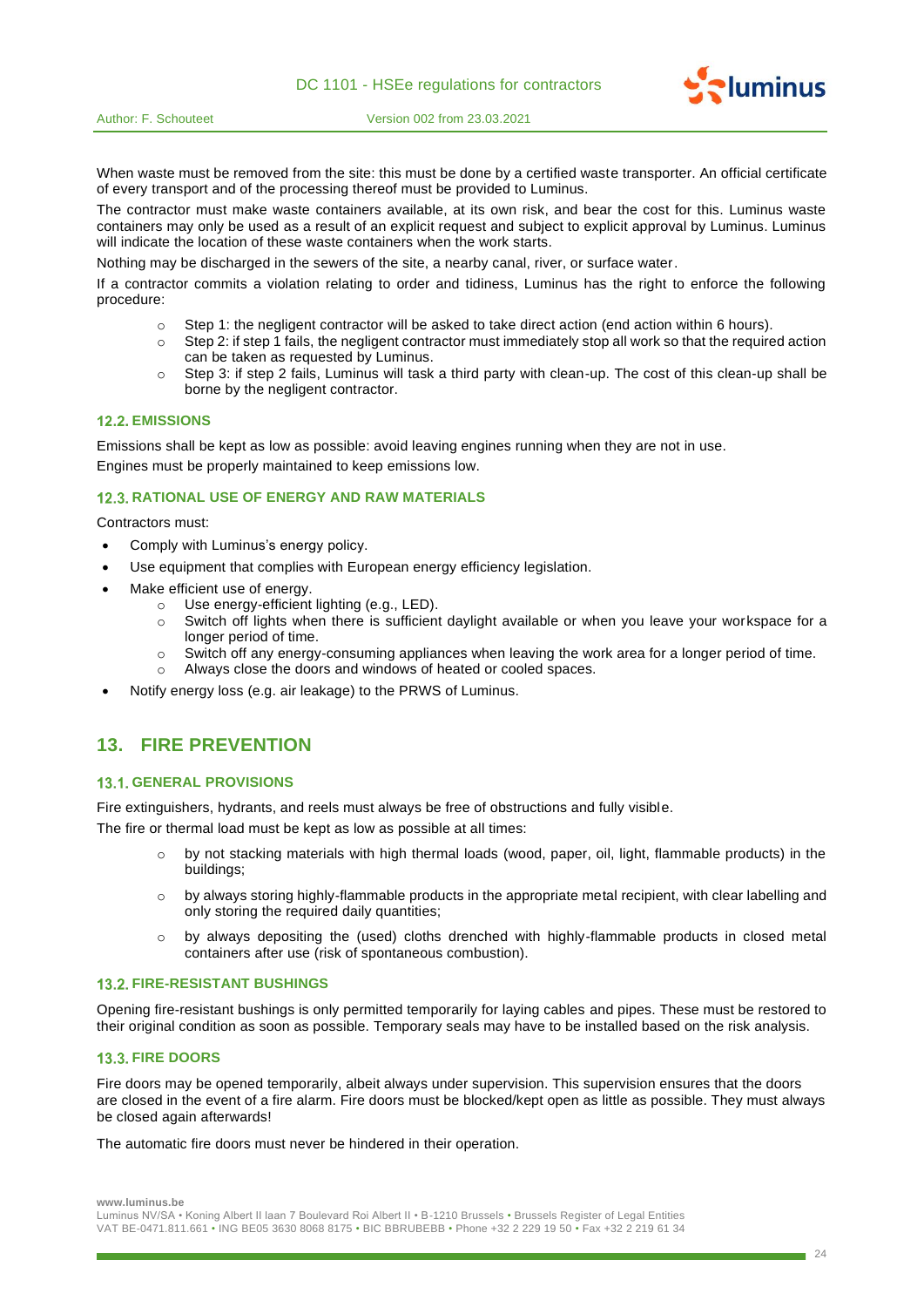

#### **FIRE EXTINGUISHING SYSTEMS, FIRE DETECTION SYSTEMS AND EMERGENCY LIGHTING**

These systems may only be partly or, if necessary, completely shut down in exceptional cases and only with the controller's formal approval. This period must be kept as short as possible. Temporary measures may apply based on the risk analysis that was performed.

# **14. EMERGENCIES, ACCIDENTS AND INCIDENTS**

#### **14.1. EMERGENCIES**

An emergency means: any sudden situation that may cause harm to people, installations, equipment and/or work organisation and which demands urgent intervention, e.g. fire, explosion, a sudden life-threatening situation, etc.

Instructions regarding emergency procedures shall be provided during the safety introduction of the relevant site during the onboarding process. Specific emergency procedures for the project may be laid down in an (overall) HSEe plan.

All employees of the contractor must be familiar with the instructions for emergencies applicable at the site at which they are deployed. More specifically, this concerns the applicable emergency telephone number, along with the alarm signals, what they mean and what actions should be taken, including evacuation to the nearest assembly point. The information regarding emergency situations is provided by Luminus to the contractor via a brochure, a safety video and also a safety induction during revisions.

In the event of the escalation of an incident, Luminus shall always take full control of the crisis, inc luding of all communication.

The contractor and its employees may not share any footage of an incident or crisis through any channel whatsoever.

#### **14.2. EVACUATION**

The evacuation routes must always be completely free of any obstacles.

If the work to be done requires a temporary change to these evacuation routes, the relevant plans and signage must be adapted during this transition period in consultation with the manager and the contractor.

The site's evacuation plans must be consistent with the existing evacuation plan.

Every employee must be aware of where the meeting points are.

# **ACCIDENTS - INTERNAL AND EXTERNAL FIRST AID RESPONSE**

Luminus shall disseminate the necessary information about the measures to be taken in relation to first aid and employee evacuation. The contractor shall provide this information to its employees and to its subcontractors, if any. Unless otherwise agreed with Luminus, every contractor is responsible for the care and evacuation of its injured personnel.

In accordance with the legally prescribed regulations, the contractor shall have suitable equipment and sufficient knowledgeable persons to provide care to persons with minor injuries and provide first aid in the event of accidents.

At least 1 person of the contractor's team that is present on the site must have followed first aid training. A first aid kit must always be available or employees must be aware of where the nearest first aid kit is located.

There is always an AED available onsite on all the production and administrative sites of Luminus. The contractor's emergency response worker must inform himself about how this AED works and where it is located.

If you call one of the emergency numbers given during the safety introduction, clearly describe the location and nature of the accident/injuries and stay on the phone to make sure the message was properly understood.

#### **14.4. INCIDENT REPORTING**

Any on-site accident must be reported to Luminus, as soon as possible on the day of the accident and before leaving the site. All near-miss incidents, first aid incidents and environmental incidents must also always be reported to Luminus on the same day.

# **14.5. ADAPTED WORK**

Luminus asks the contractor, in consultation with the victim and the treating doctor, to take into account the possibility of providing adapted work for the victim instead of proceeding to incapacity for work.

**www.luminus.be**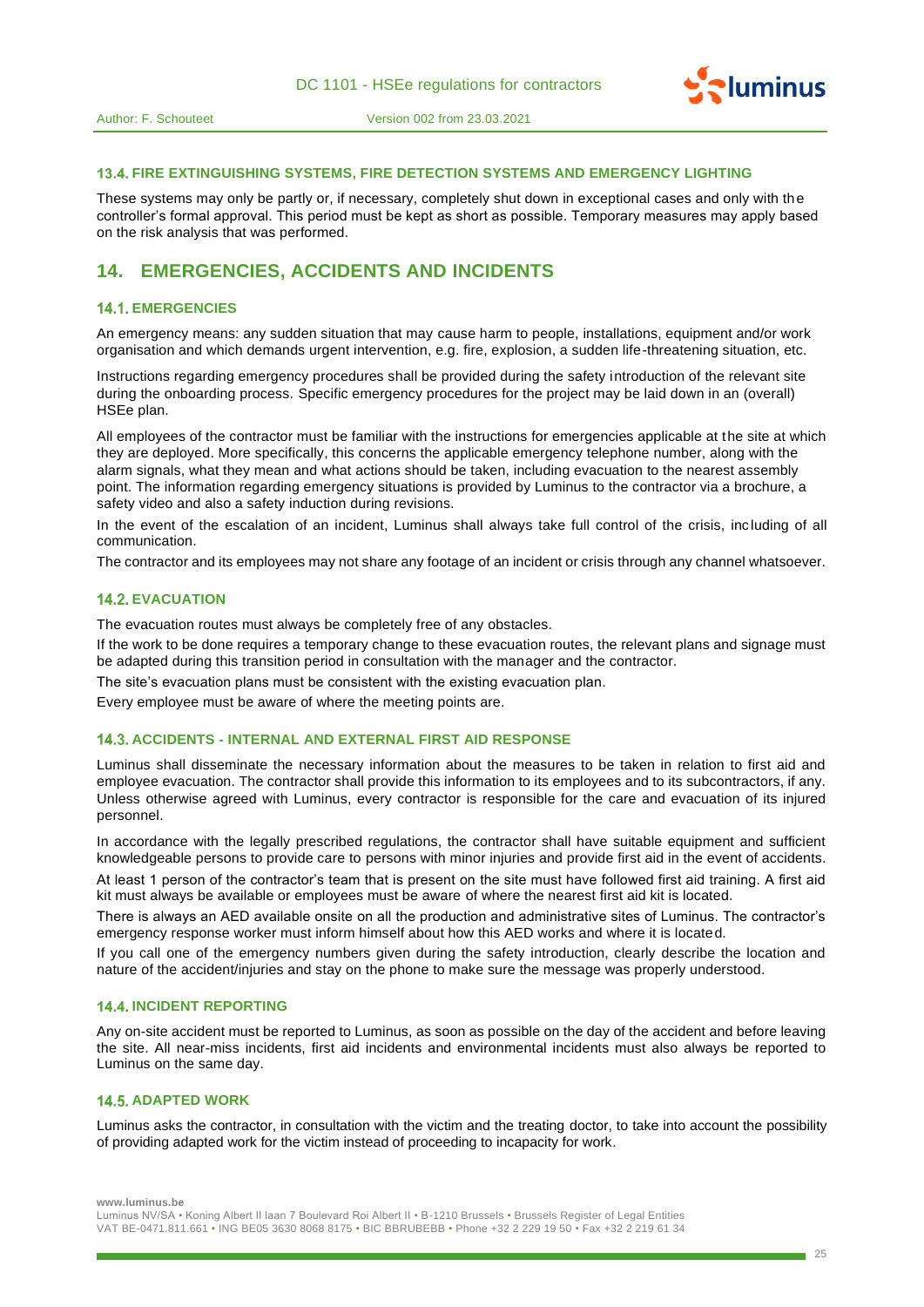

### **14.6. INCIDENT INVESTIGATION**

Every occupational accident must be investigated in detail: accidents with first aid, accidents with doctor's treatment, accidents with adapted work and accidents with lost time. Also any significant incident, any event with high potential risk, any near-accident and any other incident with significant risk level must be investigated. In the event of another incident, Luminus shall clearly indicate whether an incident investigation is expected from the contractor.

The contractor must perform a root cause analysis so that Luminus and the contractors can take the necessary preventative measures to avoid similar incidents in the future.

A detailed report must be submitted to Luminus no more than 2 weeks after the date of the incident.

This report must contain, as a minimum:

- a description of the event (location, circumstances, persons affected, injury/damage);
- a causal analysis of the incident via a suitable method (causal factor tree, PEEPO, fishbone etc.);
- the corrective measures that the contractor or subcontractor will take in order to ensure that a similar accident never occurs again.

# **14.7. SERIOUS AND VERY SERIOUS ACCIDENTS AT WORK**

Serious and very serious accidents at work, as defined in Art. 94*bis* (1) of the Welfare Law and Art. I.6-2 of the Code will always give rise to a "Joint Detailed Report" as referred to in Art. 94*ter* of the Welfare Law and Art. I.6-4 to I.6-6 of the Code.

This accident investigation shall be led and coordinated by the ISPPW of the victim's employer in collaboration with Luminus. Active participation by the victim, the site manager(s), the works foreman (or foremen) and the prevention service(s) of all affected parties is required for such an investigation. They shall mutually agree a work schedule in this regard.

Once the report has been signed by all affected parties, the Luminus ISPPW shall verify that it has been sent by the contractor to the Welfare At Work Supervision department (= Technical Inspectorate) of the FPS ELSD (Federal Public Service for Employment, Labour and Social Dialogue). A final report must be submitted by the contractor to the competent authority within 10 days (= FPS ELSD (Federal Public Service for Employment, Labour and Social Dialogue).

The costs incurred by the various parties in participating in the accident investigation may not be compensated between them. Where an external expert is appointed by the FPS ELSD as legally prescribed, the costs shall be borne equally by all affected parties.

### **14.8. COMMUNICATION OF INCIDENTS**

In order to inform personnel about incidents or near-accidents and familiarise employees with attendant risks and the applicable prevention measures, Luminus internally communicates all incidents by contractors that occur on its sites.

These notices may also be sent to the prevention advisers of all contractors so that they can familiarise themselves with them and circulate the information further within their organisation.

# **15. SPECIFIC EMPLOYEE CATEGORIES**

#### **15.1. TEMP WORKERS AND YOUNG PEOPLE**

In view of the specific risks that are associated with our installations, Luminus does not accept temps or young people as employees of the contractor in its electrical facilities.

If contractors want to use temps and/or young people for their work for special reasons, they must request written permission from Luminus for this, stating

- the reason(s);
- the duties;
- the list of names of the temp workers and/or young people.

Contractors that employ temp workers and/or young people are responsible for their safety and welfare, in accordance with the relevant legislation.

**www.luminus.be**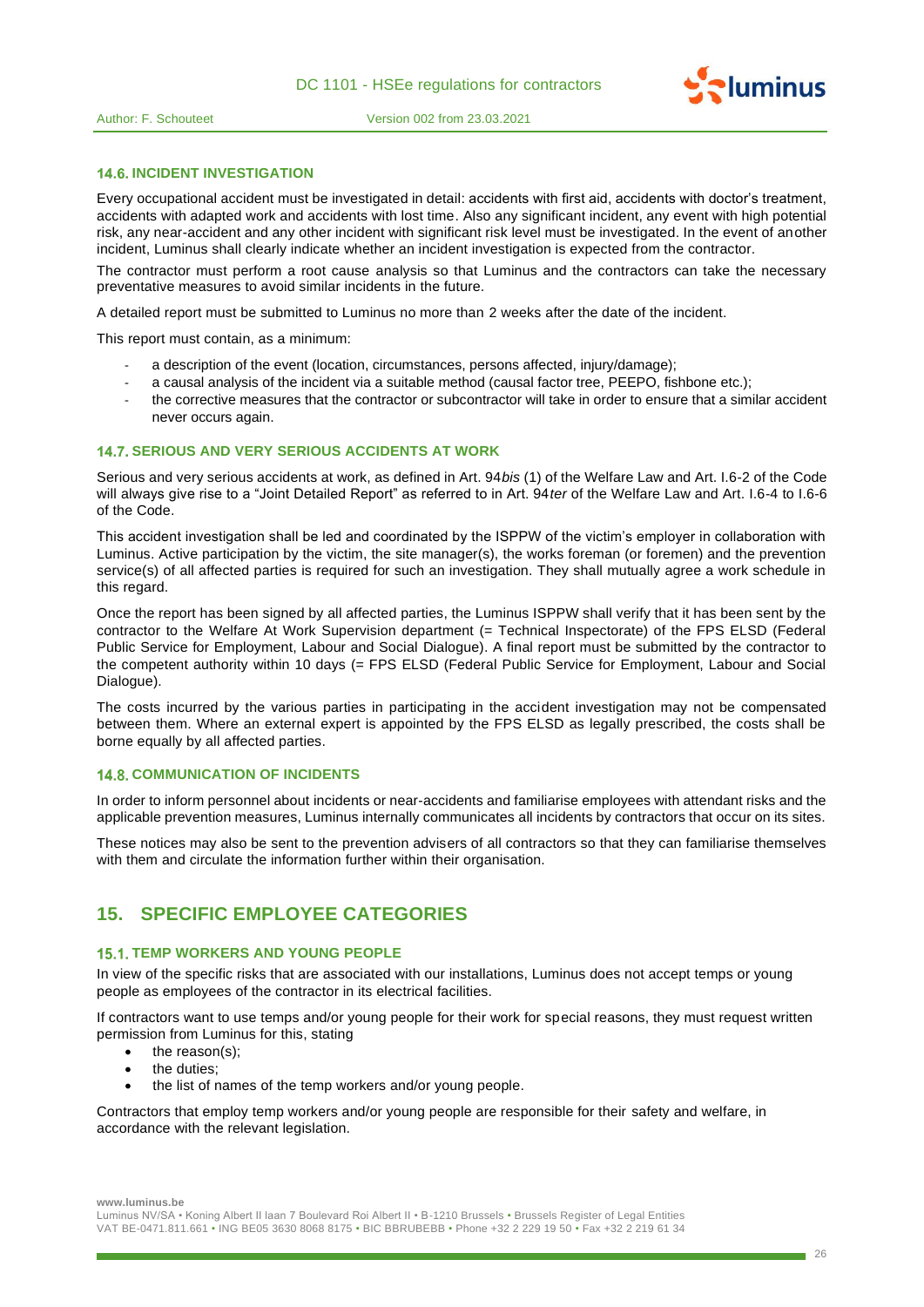

# **15.2. PREGNANT EMPLOYEES**

In his capacity as an employer, the contractor is required by law to ensure that all arrangements are made to avoid exposing a pregnant employee to risks that may be harmful to her or their unborn child. This enhanced supervision shall be in place during the employee's pregnancy and while breastfeeding.

The contractor shall not hesitate to request additional information about risks that are inherent to Luminus's facilities. Based on all the risks of which the contractor is aware, the contractor will check whether there is a danger for the employee and whether she should be denied access to the site.